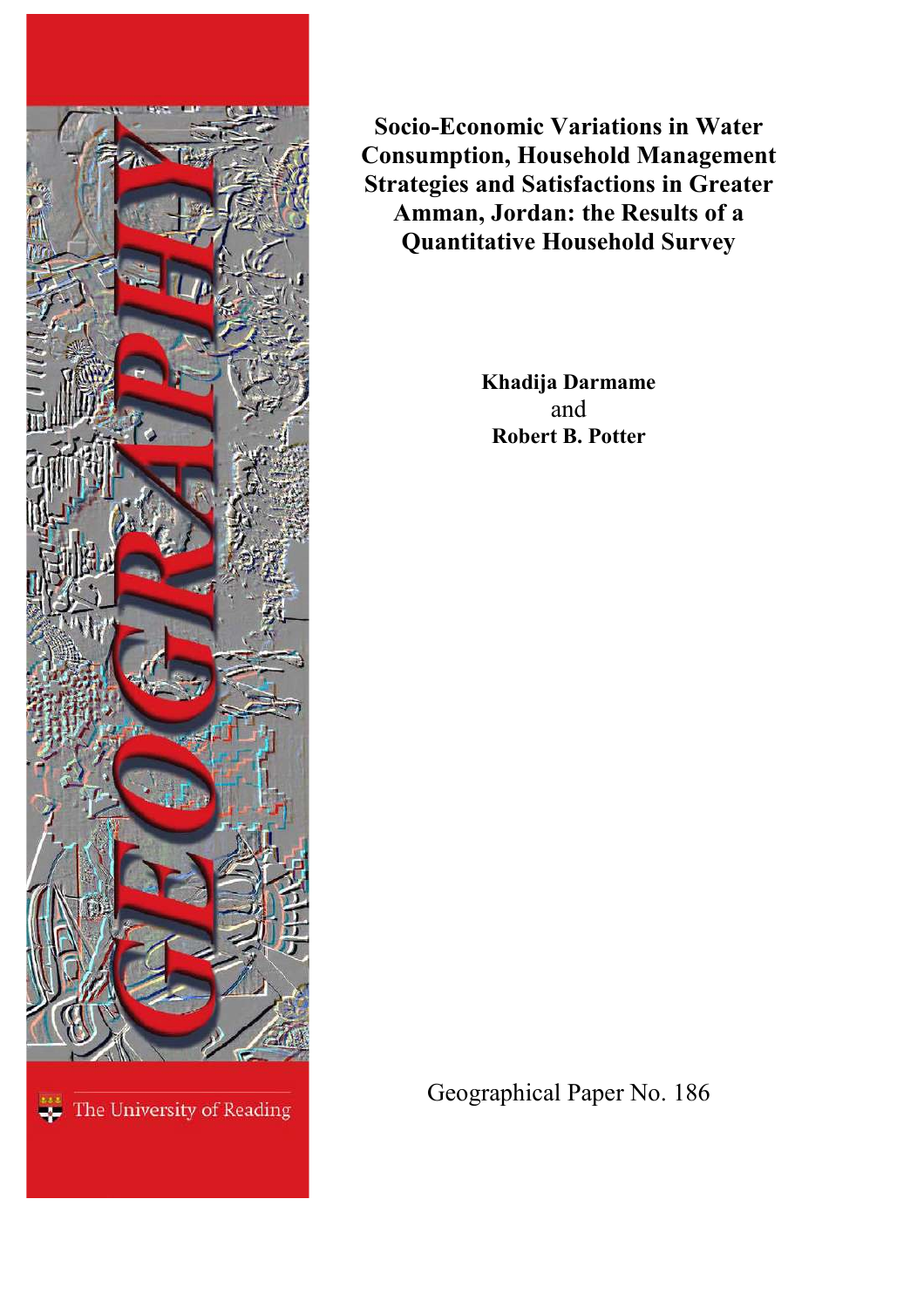**Socio-Economic Variations in Water Consumption, Household Management Strategies and Satisfactions in Greater Amman, Jordan: the Results of a Quantitative Household Survey**

> **Geographical Paper No. 186** March 2009

> > Authors

**Khadija Darmame**

Department of Geography, School of Human and Environmental Sciences University of Reading

**Robert B. Potter**

Department of Geography, School of Human and Environmental Sciences University of Reading

Series Editor

**A.M. Mannion**

Department of Geography, School of Human and Environmental Sciences University of Reading, Whiteknights, Reading RG6 6AB, UK Email: [A.M.Mannion@reading.ac.uk](mailto:A.M.Mannion@reading.ac.uk)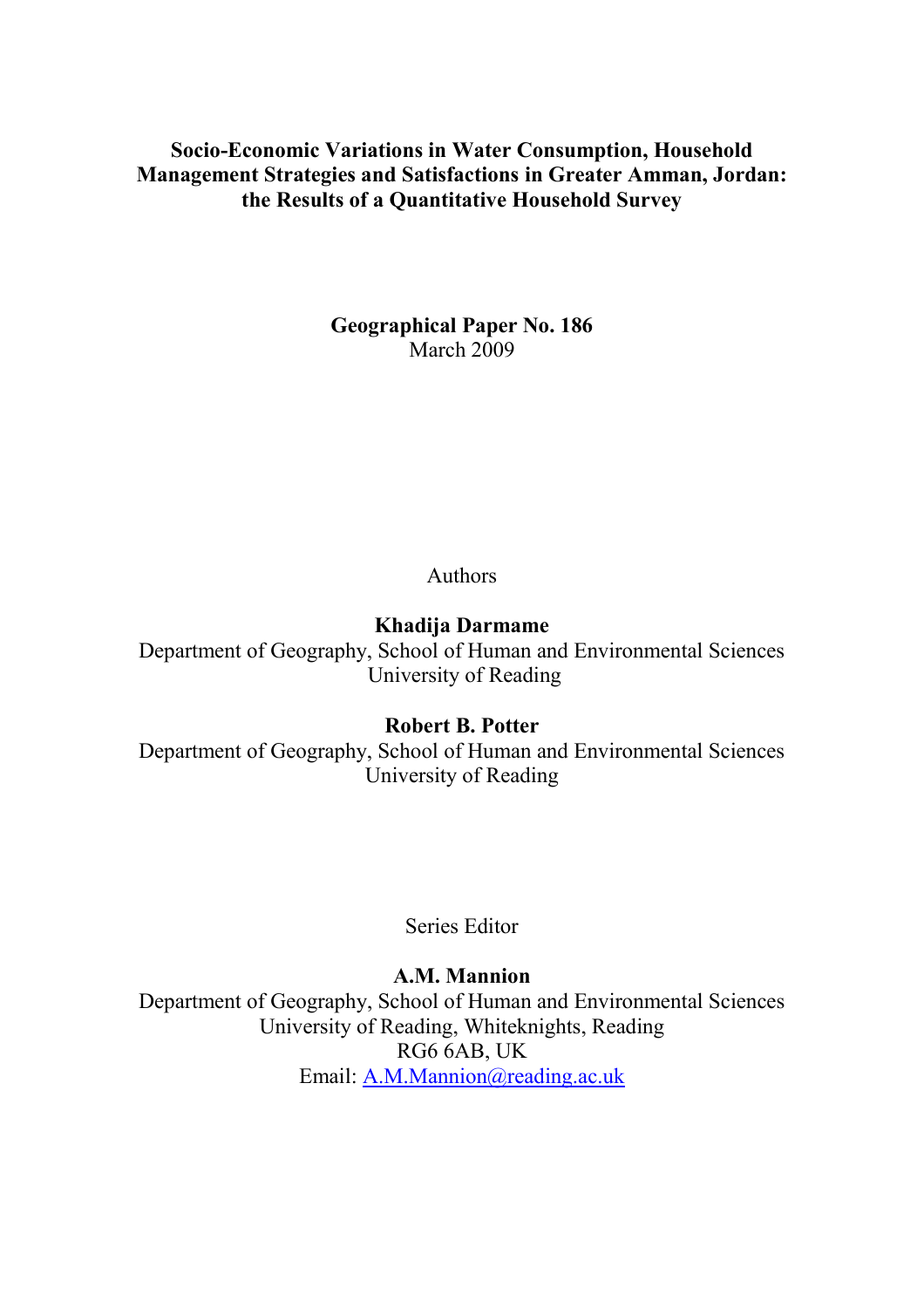#### **Water and Development and the Specific Case of Amman, Jordan**

Access to adequate supplies of water is a universal component and indicator of human development in all territories and plays a fundamental role in resolving some of the manifold problems associated with poverty, disadvantage and exclusion. Thus, the second *World Water Development Report* (UNESCO, 2006) emphasizes that human development is inextricably linked with issues of water availability and management, in terms of proximity, quantity and quality. In order to increase globally the number of households connected to both water and sanitation networks, several programmes and initiatives related to the water sector have been launched since the 1970s. However, despite these, according to the World Health Organisation and UNICEF, almost one sixth of the world population of 6.1 billion still lacks access to improved water supplies and two-fifths do not have access to adequate sanitation (WHO/UNICEF, 2000). The United Nations proclaimed the ten year period from 2005 to 2015 as the International Decade for Action in respect of *Water for Life.* At much the same time, the United Nations (2000) announced the *Millennium Development Goals* (MDGs), which include clear targets for water and sanitation (Rigg, 2008; Potter *et al* 2008). One of the principal targets of the MDGs is to reduce by half the proportion of people without sustainable access to safe drinking water by 2015 (UNDEP, 2004).

It is noticeable that the principal objective of all these imperatives has been to improve the quantitative dimension, while the supply of water, like all urban services, has an equally important qualitative dimension that affects the daily lives of households. Thus, several recent studies have affirmed that having a connection to the network is not always synonymous with adequate access to water, in terms of quantity, quality and regularity. Good examples of this principle have been reported by Chikher (1995) in the context of Algiers, Allain-El Mansouri (1996) in Rabat-Sale, Zerah (1999) in Delhi, and Darmame (2004) in Amman. These studies illustrate the impact that an intermittent supply of domestic water can have on households and the costs that are involved in strategies to cope with such problems. The lack of continuous supply, whether under public or private management, often serves to exacerbate socio-spatial inequalities in access to water. Thus, although the poor may be wellconnected vis a vis the network, the quality of supply may be irregular and unpredictable (See Zerah, 1998, Graham and Marvin, 2001, Jaglin, 2001, Mitlin, 2008; Darmame and Potter, 2008).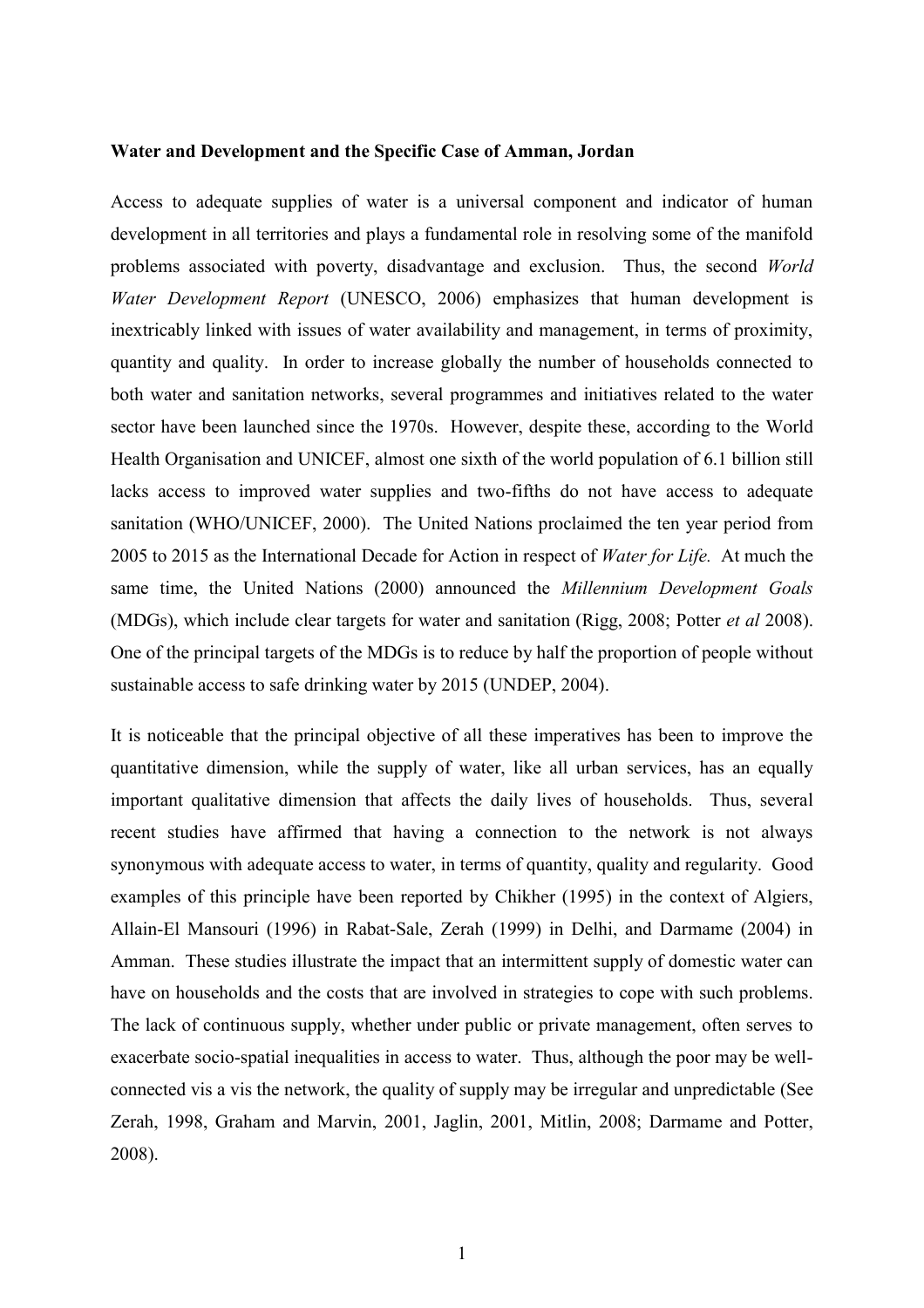Over the last two decades, Jordan has suffered from a chronic water crisis as manifest by a deficit in the balance between the demand for water and available water resources and financial investment in the water sector. However, despite such difficulties, Jordan has achieved one of the objectives of the MDGs. As recorded in the *Household Expenditure and Income Survey of 2006* (Hashemite Kingdom of Jordan, 2007) some 98 per cent of households in the country are connected to the public supply network, and thereby, the universalisation of water access has effectively been achieved for both the poor and rich alike (Darmame, 2006). However, like many developing countries, the efficacy of water supply is affected by several dysfunctions. One of these dysfunctions is the intermittent basis of the supply of water, following a weekly rationing programme, which serves to constrain the dayto-day lives of individuals and households (see Iskandarani, 1999, Darmame, 2004, Potter, Darmame and Nortcliff, 2007).

Thus, one of the distinctive characteristics of the water supply system in Greater Amman is that it has been based on a system of rationing since 1987, with households receiving water once a week for various durations. This reflects the fact that Jordan is one of the ten most water-scarce nations on Earth and has long suffered from a structural crisis in the water sector. In 1999 the water supply system of the capital was privatized. The privatized company LEMA oversaw the reduction in 'unaccounted for' or 'lost' water, the upgrading of the network as well as making improvements in billing and debt collection. In January 2007, the water supply system of Greater Amman was effectively "deprivatized" and placed in the hands of a local company *Meyahona* ('*Our Water'*), which is owned by the Water Authority of Jordan, although its remit has remained avowedly commercial. Water, both for domestic and commercial purposes, is metered and charged for in Jordan, although there is a marked subsidy to the poor (Figure 1). For example, domestic water is charged at just two or three Jordanian Dinars (JD) for quarterly levels of consumption less that 20 cubic metres. In the *Water Strategy for Jordan,* produced in 1997 (Ministry of Water and Irigation, 2007), the Jordanian Government stated its first priority as meeting the basic water needs of the urban populace, an intention that was confirmed in the *National Water Master Plan* produced in 2004 (GTZ, 2004). Indeed, over recent years there has been talk of possibly moving to a comprehensive system of continuous supply, and as an experiemental run up to this, in the winter of 2006 continuous supply was introduced to 15.8 per cent of customers.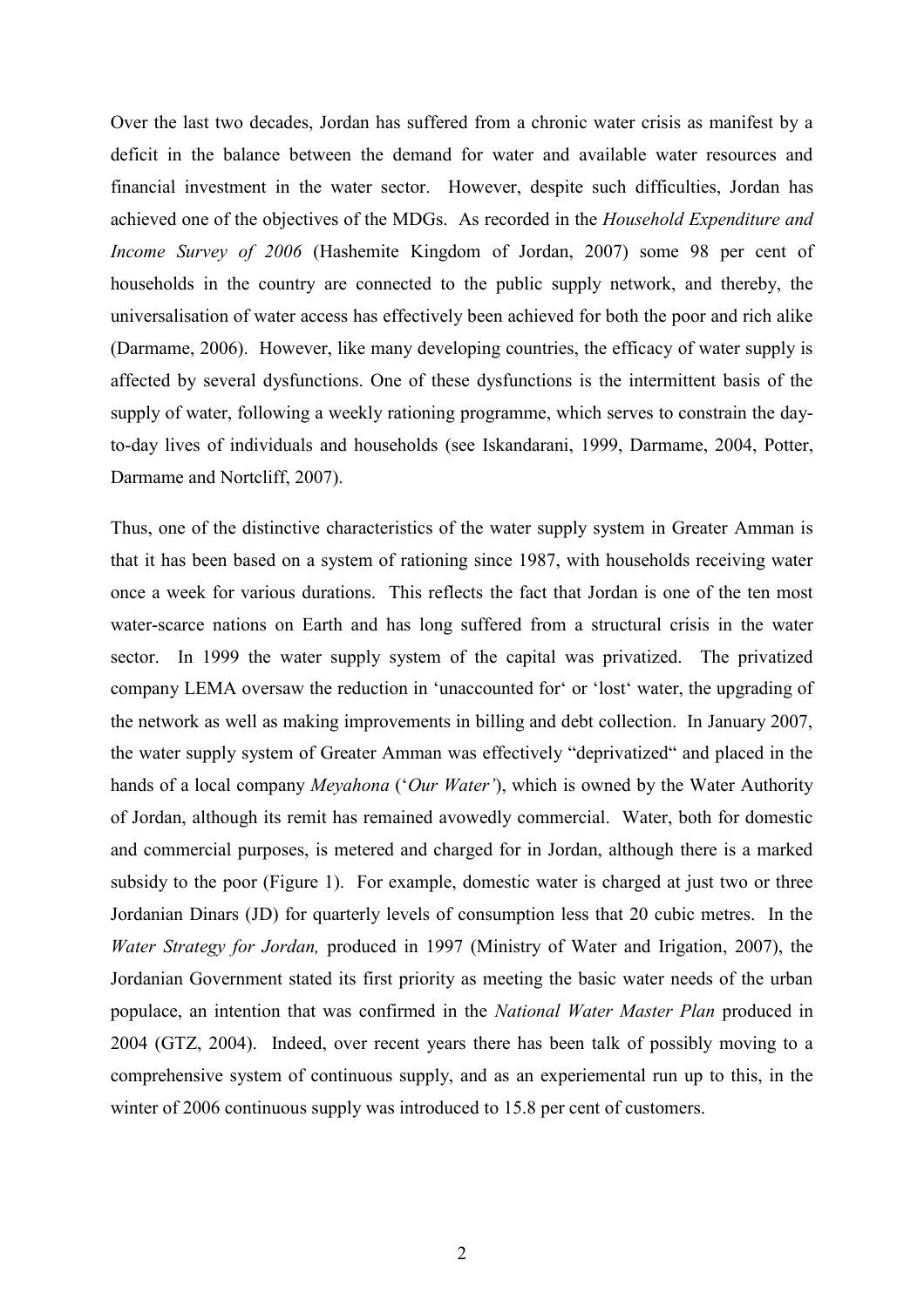Given the realities of water rationing, water charging, privatization and deprivatization, and the possibility of establishing continuous supply, how do different groups of urban consumers in Greater Amman manage and use water on a daily basis and what do their attitudes and perceptions reveal about the likely impacts of future developments in the water sector?



**Figure 1 – Water charges in Amman, Jordan and a selection of other cities in the MENA region**

#### **Household Water Surveys: Research Design**

As part of the Development Studies sub-component of the *Water, Life and Civilisation* project funded by the Leverhulme Trust at the University of Reading, contemporary social variations in household demand for, management of, and satisfactions with, the water supply system in Greater Amman are being examined (Potter and Darmame, 2007). Specifically, the aim is to provide detailed empirical evidence concerning the contemporary storage and use of water, the strategies that are used by households to manage water under conditions of water stress and rationing, and the general degree of satisfaction with contemporary water supply conditions and related issues. Amman is markedly divided socio-economically (see Potter, Barham and Darmame, 2007; Darmame and Potter, 2008), so how do different social and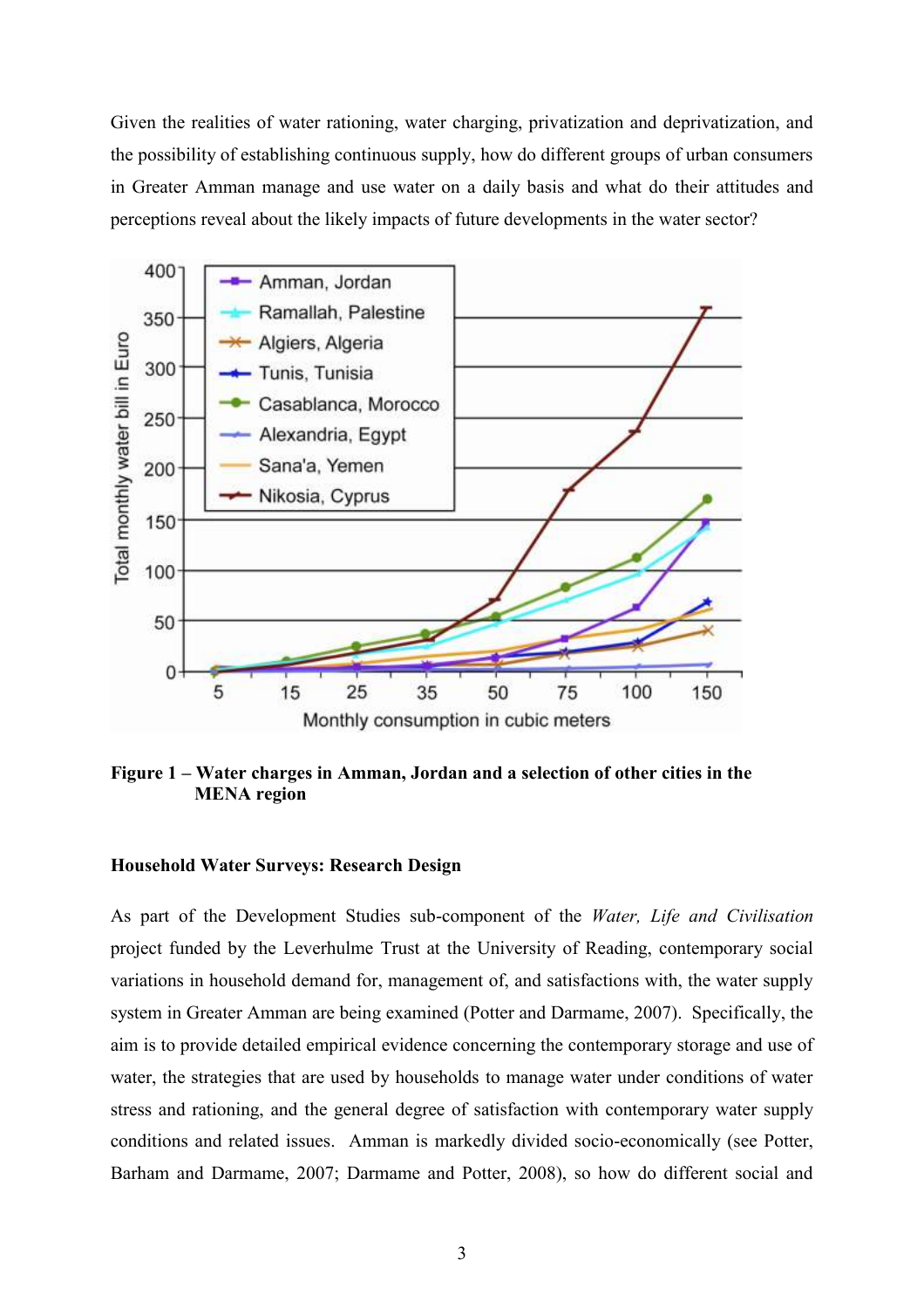income groups within the city use water and, specifically how do they react to rationing, the daily management of water and the prospects of continuous supply? At the societal level, of course, through time, the control and use of water has been closely related to social power and forms of societal organisation (see Potter and Lloyd-Evans, 1998).

The study design was based on examining potential social equity dimensions in the use of water within the city, and accordingly, housing areas were selected in both low- and highincome areas of Greater Amman. Amman can broadly be divided into relatively high-income western and northwestern tracts (see Potter et al 2007 and 2009) and its relatively low-income eastern portions, as shown in Figure 2. Twenty-five households were selected in low-income eastern Amman. The specific households were selected from existing contacts and snowball sampling was employed thereafter. The interviews were carried out in five residential subareas of eastern Amman. These were: (i) Wihdat, the second largest Palestinian camp in Jordan; (ii) Wadi Haddada, an area of informal settlement; (iii) Al-Nasser, a Palestinian settlement area; (iv) Nazal and (v) Quisma, both popular housing areas within the city. The location of these five study areas in the central eastern and southeastern areas of the city is clearly shown in Figure 2.

Similarly, twenty-five households were interviewed in seven areas of high-income western Amman and these districts are also shown in Figure 2. The areas from which respondent households were drawn were: (i) Abdoun, one of the wealthiest areas of the city consisting of luxury houses; (ii) Swifieh, an area served by an up-market commercial district; (iii) Deir Ghbar, an area of luxury villas and houses; (iv) Jabal Amman, one of the earliest high-status residential zones; (v) Jbeha, close to the University of Jordan (for all residential locations see Figure 2).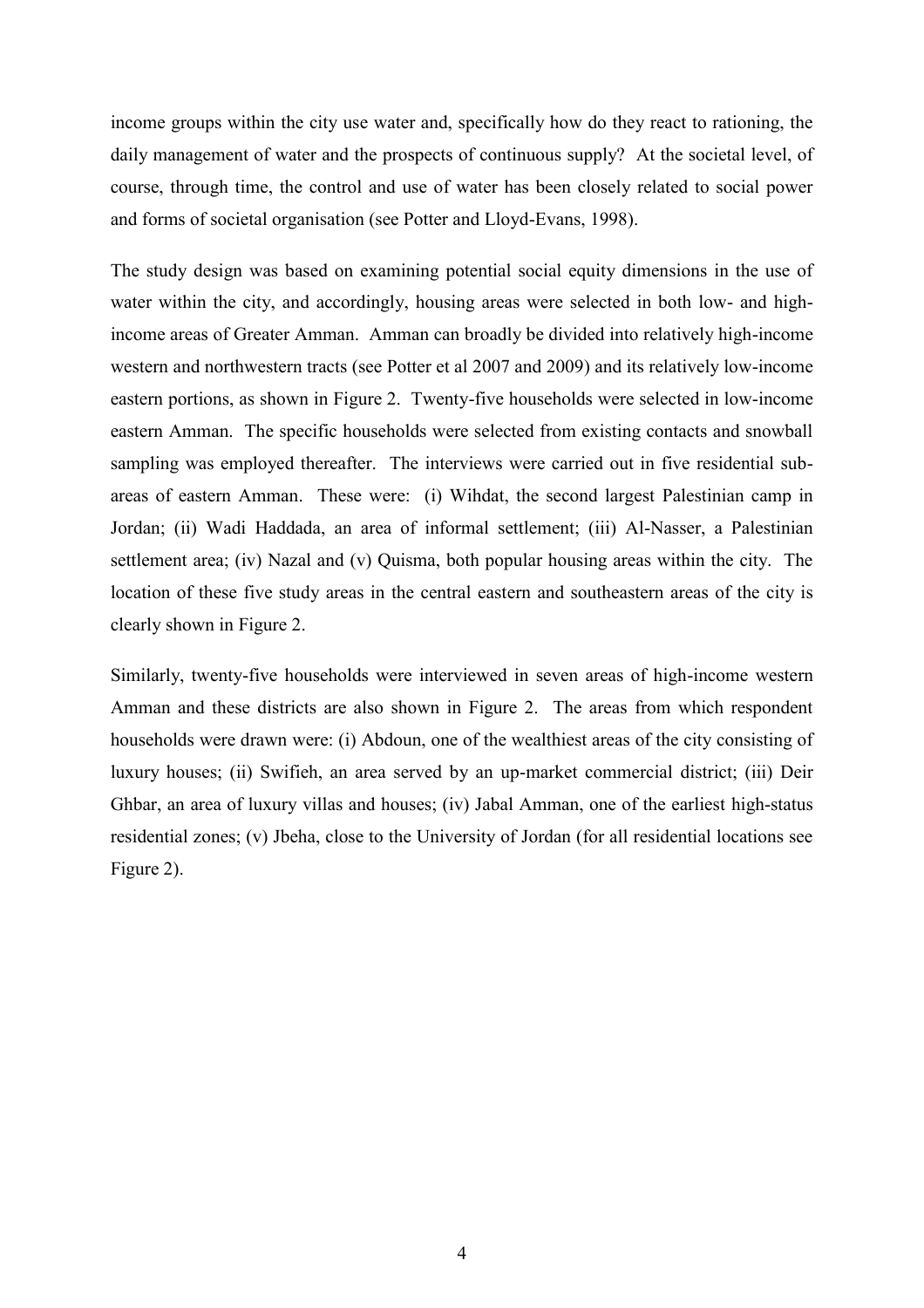

## **Figure 2 – The social areas of Greater Amman and the residential areas sampled for the households interviewed**

In the case of both the high- and low-income residential areas, structured interviews, collating quantitative data were conducted using a printed *proforma*. Specifically, issues such as access to the public water supply, the means and extent of household water storage, the daily use of water and the management strategies employed, along with wider perceptions, attitudes and satisfactions were investigated. In this paper, an overview of the preliminary findings of these quantitative household water surveys is reported.

# **The Socio-Economic and Demographic Characteristics of the Low- and High-Income Respondent Households**

The main difference between the low- and high-income households surveyed in Amman was naturally in their respective average income levels. As shown in Table 1, the high-income households interviewed recorded an average monthly income of JD 1932, as opposed to JD 235 for the low-income households. This eight-fold disparity in household income levels reflects the degree of social polarity which characterizes contemporary Amman (see Potter *et al,* 2009). In this regard, the distribution of households by income is particularly instructive,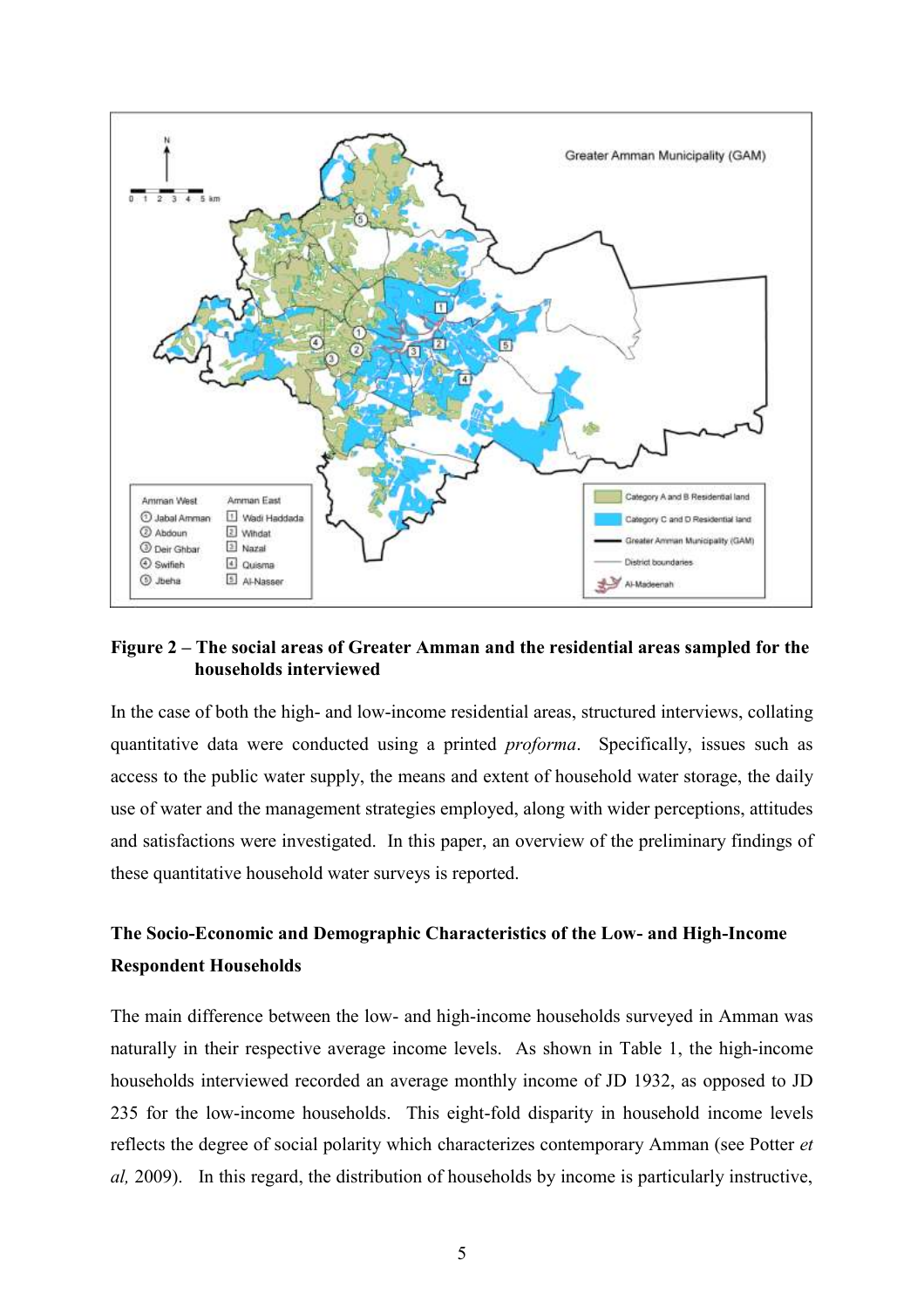with 100 per cent of low-income households earning less that JD 500 per month and 64 per cent of high-income households earning in excess of JD 1001 per month (Table 2).

| Socio-demographic<br>variable      | High-income<br>households | Low-income<br>households | Entire<br>sample |
|------------------------------------|---------------------------|--------------------------|------------------|
| Average age (years)                | 49                        | 43                       | 45               |
| Female $(\% )$                     | 32                        | 40                       | 36               |
| Male $(\% )$                       | 68                        | 60                       | 64               |
| Married $(\% )$                    | 84                        | 84                       | 84               |
| Employed $(\% )$                   | 72                        | 48                       | 60               |
| Unemployed $(\% )$                 | 4                         | 24                       | 14               |
| Retired (%)                        | 16                        | 16                       | 16               |
| Average income<br>(monthly net JD) | 1932                      | 235                      | 1029             |

**Table 1: Socio-demographic profile of the respondent households**

**Table 2: Distribution of respondent households by income group**

|                                         | Percentage of households by category: |                          |                  |  |
|-----------------------------------------|---------------------------------------|--------------------------|------------------|--|
| Income range (net<br>monthly income JD) | High-income<br>households             | Low-income<br>households | Entire<br>sample |  |
| > 500                                   |                                       | 100                      | 52               |  |
| 501-1000                                | 32                                    | $\mathbf{0}$             | 16               |  |
| >1001                                   | 64                                    |                          | 32               |  |

Looking at the broad occupational categories of the heads of households included in the survey, the principal feature is the noticeably higher level of self-employment among the high-income households, amounting to 44 per cent, as opposed to 28 per cent for the lowincome households (Table 3). As shown in Table 1, at the time of the survey, unemployment stood at 4 per cent for the high-income households, but was recorded as 24 per cent in the low-income households.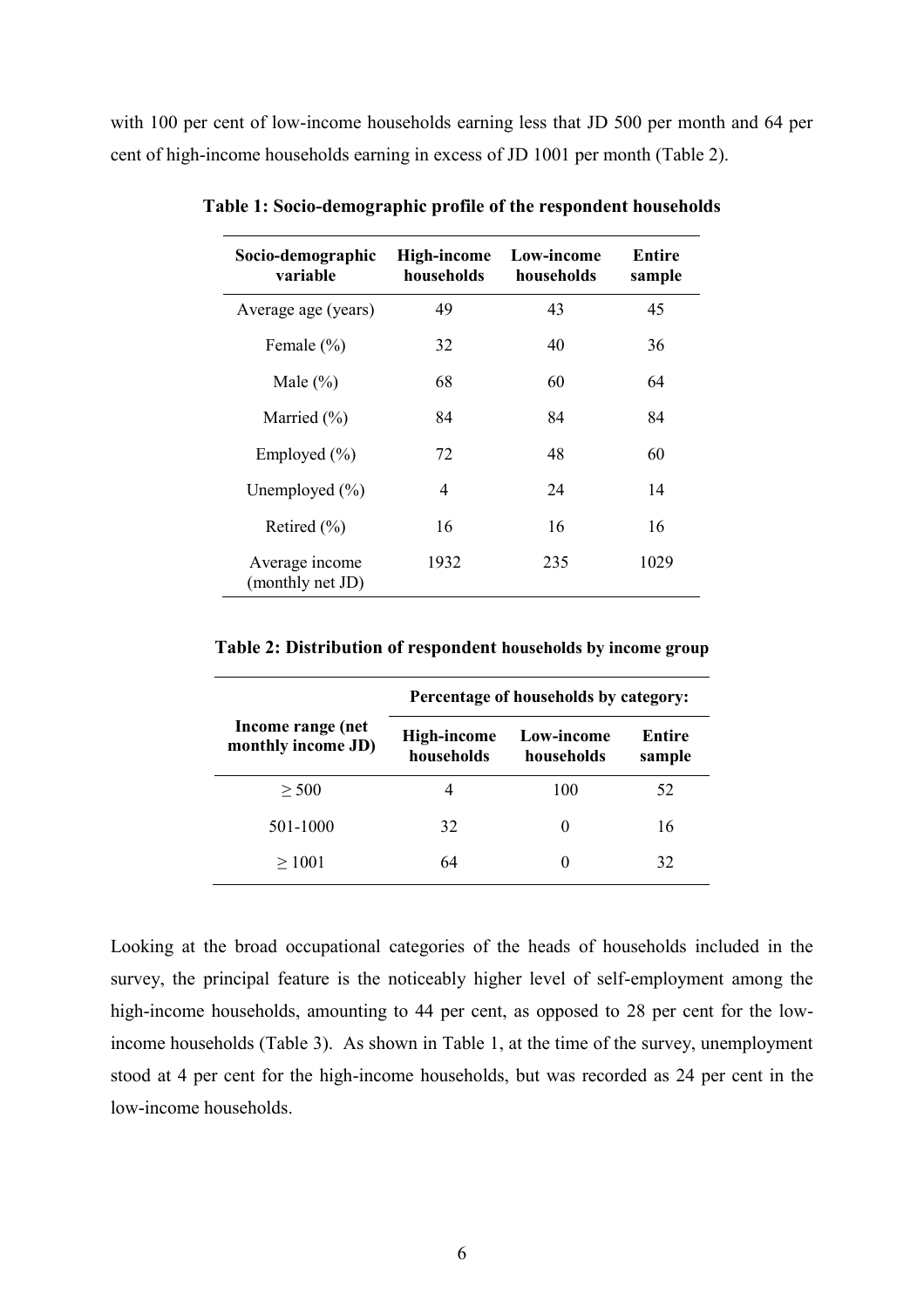In wider demographic terms, the sample households showed broad similarity. Both income groups consisted of relatively youthful households, with the average age of those interviewed being in their 40s (Table 1). Identical levels of marriage (84 per cent) and retirement (16 per cent) were recorded in respect of both income-groups. For the sample as a whole, a preponderance of males were interviewed, although as shown in Table 1, this proportion was marginally higher in the case of the respondents from high-income households, standing at 68 per cent. Families tend to be large in Jordan, and this is evident for the sample households, with an average family size of 5.82 persons for the respondent households, with a somewhat higher figure of 6.44 pertaining to the low-income households (see Table 4).

|                 | Percentage of household heads: |                          |                  |  |
|-----------------|--------------------------------|--------------------------|------------------|--|
| <b>Sector</b>   | High-income<br>households      | Low-income<br>households | Entire<br>sample |  |
| Government      | 24                             | 16                       | 20               |  |
| Private         | 24                             | 28                       | 26               |  |
| Self employed   | 44                             | 28                       | 36               |  |
| Military/Police | $\theta$                       | 4                        | 2                |  |
| Farmer          | 8                              | 0                        | 4                |  |

**Table 3: Occupational categories of the heads of households included in the sample**

A re-examination of the wider socio-economic data for the respondent households, shows distinct differences between the two samples. In terms of average house size, this is 345 square metres for the high-income households interviewed and 82 square metres for the lowincome households (Table 3). This disparity becomes even more evident if the frequency distribution of households by size of dwelling is examined in detail, as shown in Table 5. Thus, while 76 per cent of low-income households live in houses comprising 100 square metres or less, some 20 per cent of high-income households live in houses with 401 or more square metres of living space. With respect to levels of owner-occupation of housing, this is significantly higher at 92 per cent for the high-income households than for the low-income households at 68 per cent (Table 4). Once again, the social polarity of everyday life in Amman is clearly mirrored by these data.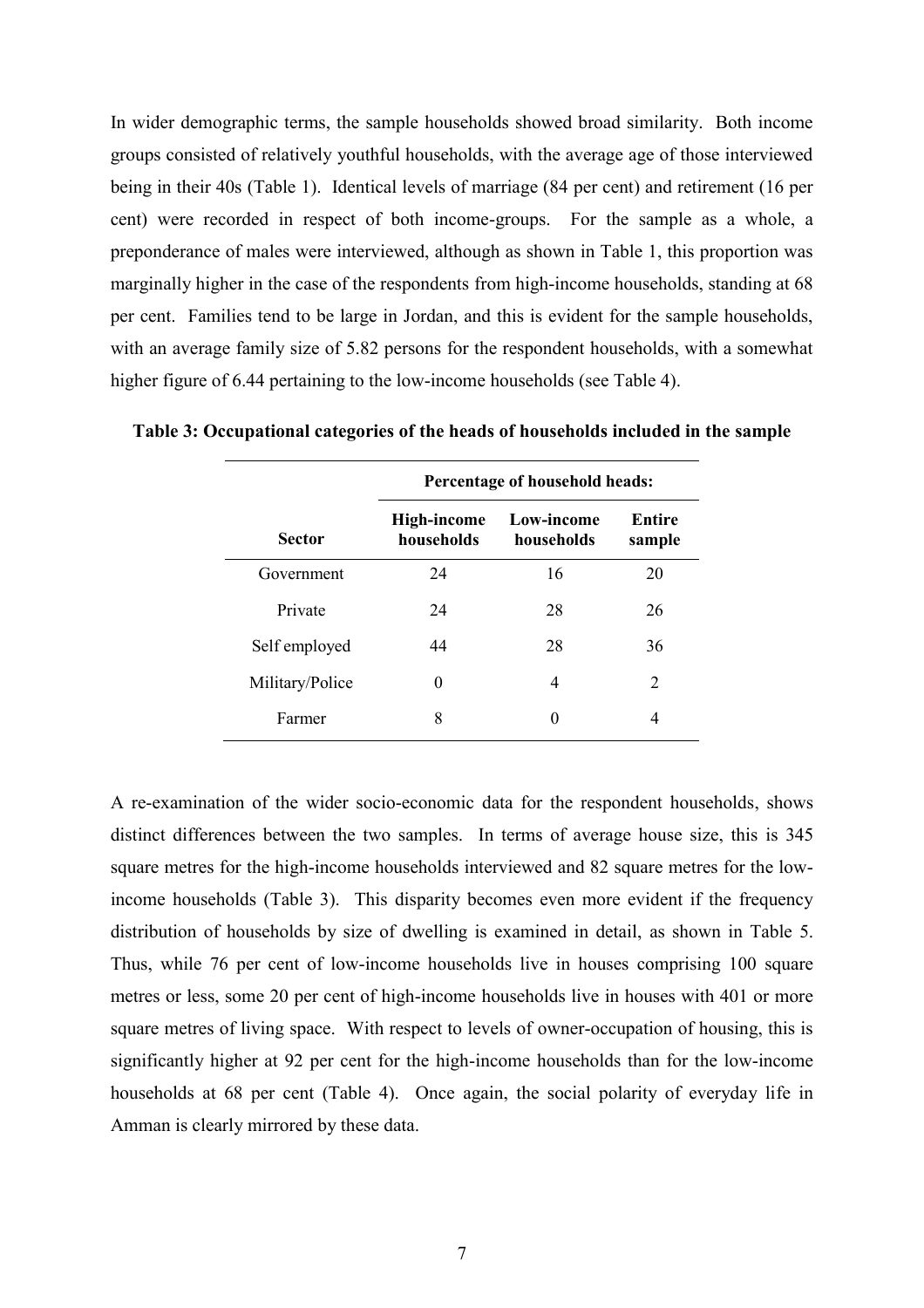|                                              | Households by category:          |                          |                  |  |
|----------------------------------------------|----------------------------------|--------------------------|------------------|--|
| Residential variable                         | <b>High-income</b><br>households | Low-income<br>households | Entire<br>sample |  |
| Owner-occupiers<br>(percentage)              | 92                               | 68                       | 80               |  |
| Average house size (sq m)                    | 345                              | 82                       | 213              |  |
| Size of family                               | 5.2                              | 644                      | 5.82             |  |
| Sharing with other<br>occupants (percentage) | 8                                | 20                       | 14               |  |

# **Table 4: Residential profiles of the respondent households**

**Table 5: Distribution of respondent households by size of dwelling**

|                                       | Percentage of households by category: |                          |                  |  |
|---------------------------------------|---------------------------------------|--------------------------|------------------|--|
| Size of dwelling<br>(m <sup>2</sup> ) | High-income<br>households             | Low-income<br>households | Entire<br>sample |  |
| $\leq 100$                            | 0                                     | 76                       | 38               |  |
| $101 - 200$                           | 48                                    | 24                       | 36               |  |
| $201 - 300$                           | 20                                    | 0                        | 10               |  |
| $301 - 400$                           | 12                                    | 0                        | 6                |  |
| $\geq 401$                            | 20                                    | 0                        | 10               |  |

# **Table 6: Household water supply from the public network**

|                                       | <b>Percentage of households:</b> |                          |                  |  |
|---------------------------------------|----------------------------------|--------------------------|------------------|--|
| <b>Water supply</b><br>characteristic | <b>High-income</b><br>households | Low-income<br>households | Entire<br>sample |  |
| Connected to the<br>supply network    | 100                              | 96                       | 98               |  |
| Sharing a water<br>meter              | 12                               | 56                       | 34               |  |
| With their own<br>private cistern     | 40                               | 8                        | 24               |  |
| Using a pump                          | 40                               | 28                       | 34               |  |
| Using a filter                        | 20                               | 16                       | 18               |  |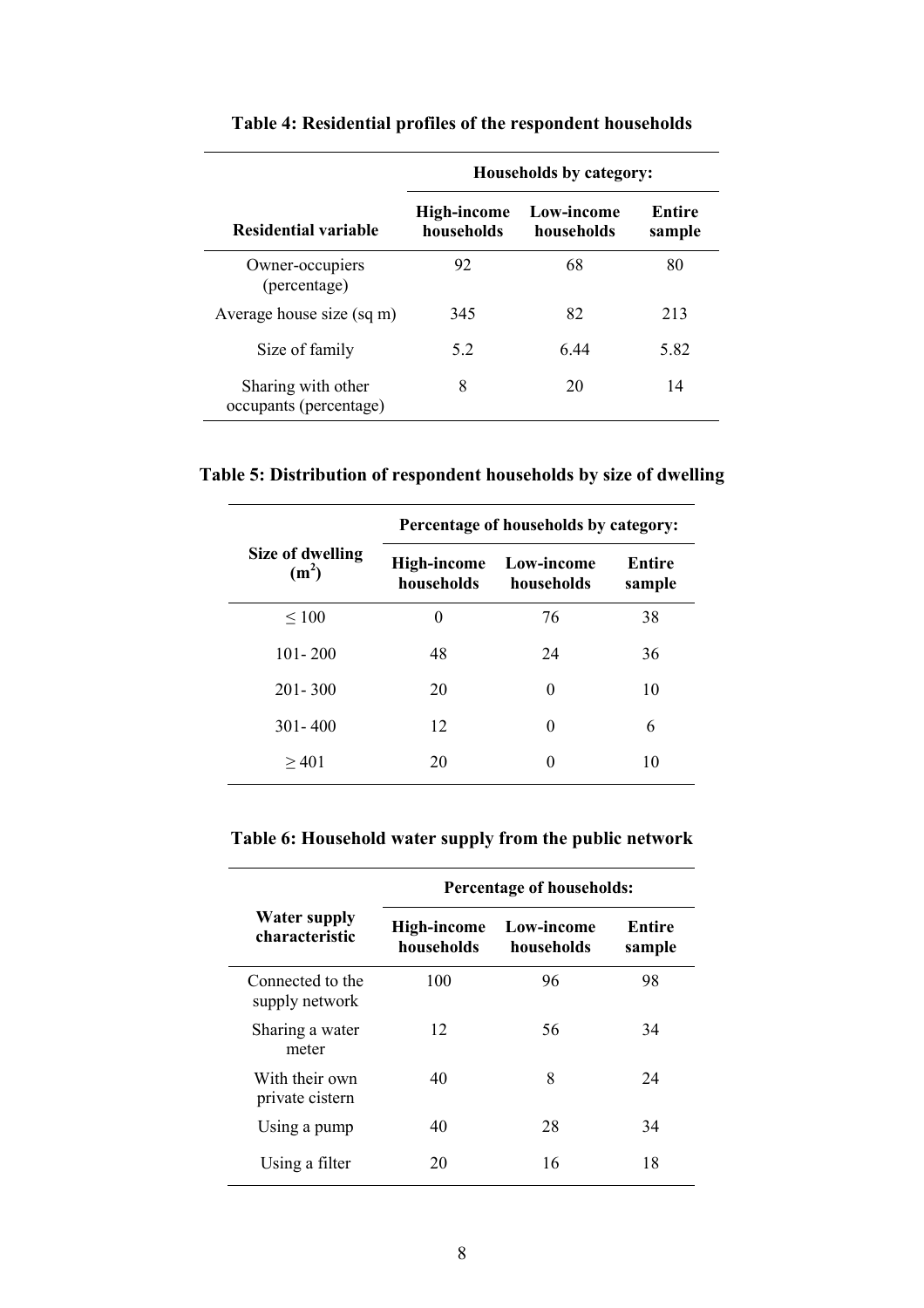#### **Household Access to the Public Water Supply**

As already noted, Jordan is characterised by high-levels of access to the water supply network. This was confirmed for the sample households with an overall level of 98 per cent connection pertaining to the entire sample (Table 6). The survey data also showed how similar the high- and low-income households are with regard to their connection to the public water network, standing at 100 per cent and 96 per cent of households respectively, thereby attesting to the effective ubiquity of mains water in the Greater Amman urban area, regardless of income level and geographical area of residence within the city.

However, as water is provided only once a week for various durations, the supply of water in a temporal sense depends on the ability of househods to store water in roof-top tanks and underground cisterns, something that involves substantial costs in terms of the necessary infrastructure. Some 56 per cent of the low-income households surveyed shared a water meter, reflecting the fact that several families or two generations of the same family were sharing both the supply and storage of mains water (Table 6). Such sharing was much lower at only 12 per cent in the case of the high-income families and stood at 34 per cent for the entire sample of households.

In order to augment storage capacity and to increase water availability, households develop strategies for water use on a daily basis. For example, households store water in near ubiquitous roof-top tanks (Figure 3) with a capacity of 2 cubic metres. In addition, households can invest in the construction of underground water cisterns as well as using a water pump to aid supply when the water pressure is low. To improve the quality of the water piped into the house for use, consumers may install and use a filter. As each of these responses potentially involve infrastrutural, installation and operating costs, it seems highly likey that their use may closely match, and thereby amplify, existing social inequalities. Thus, as shown in Table 6, while some 40 per cent of the high-income households had their own private cistern, this was much lower at 8 per cent for the sample of low-income households. Pumps were actively used by 40 per cent of the well-off consumer households and 28 per cent of those who were low-income. Using a filter stands at less that one-fifth of the entire sample, but is slightly higher for the high-income householders at 20 per cent, as oposed to 16 per cent of low-income families (see Table 6).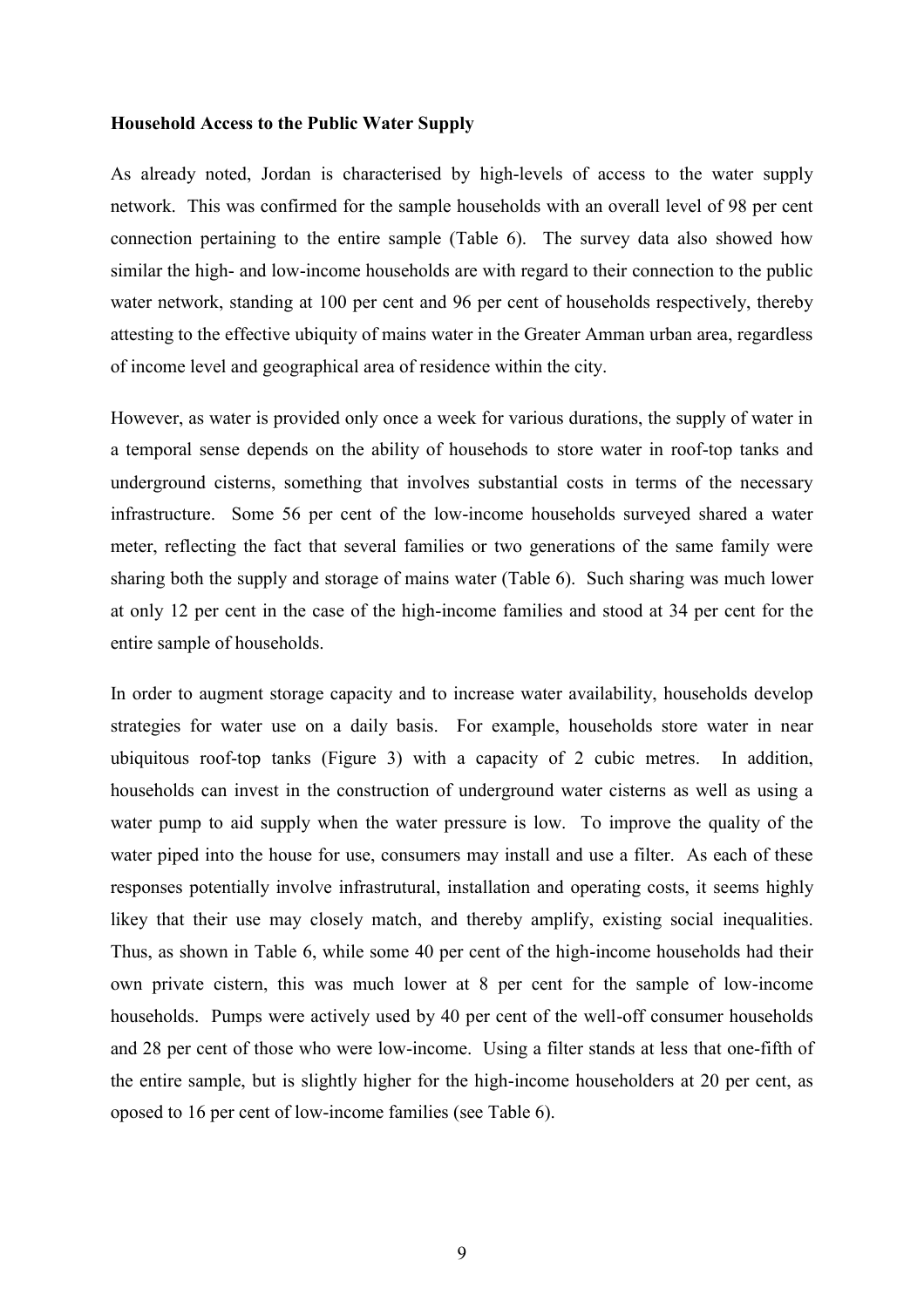

**Figure 3 – Typical roof-top storage tanks on a property in the north-western suburbs of Amman**

One of the most pronounced contrasts shown in our survey was in the total water storage capacity that characterised the two social-income groups surveyed. The average maximum storage capacity of the entire sample of households surveyed was 9.72 cubic metres (Table 7). However, when the high-income households were compared directly with the low-income households, the difference was revealed to be over five-fold. The high-income households had an average water storage capacity of 16.24 cubic metres, while for the low-income consumers storage amounted to 3.12 cubic metres. The extent to which household water storage capacity is skewed is shown if the more detailed frequency distribution of households by storage capacity is considered, as shown in Table 8. This shows, for example, that while 60 per cent of high-income households have seven cubic metres of storage or more, 72 per cent of low-income households have four cubic metres or less. This socio-economic contrast in water storage is amply exemplified by the graphics shown in Figure 4.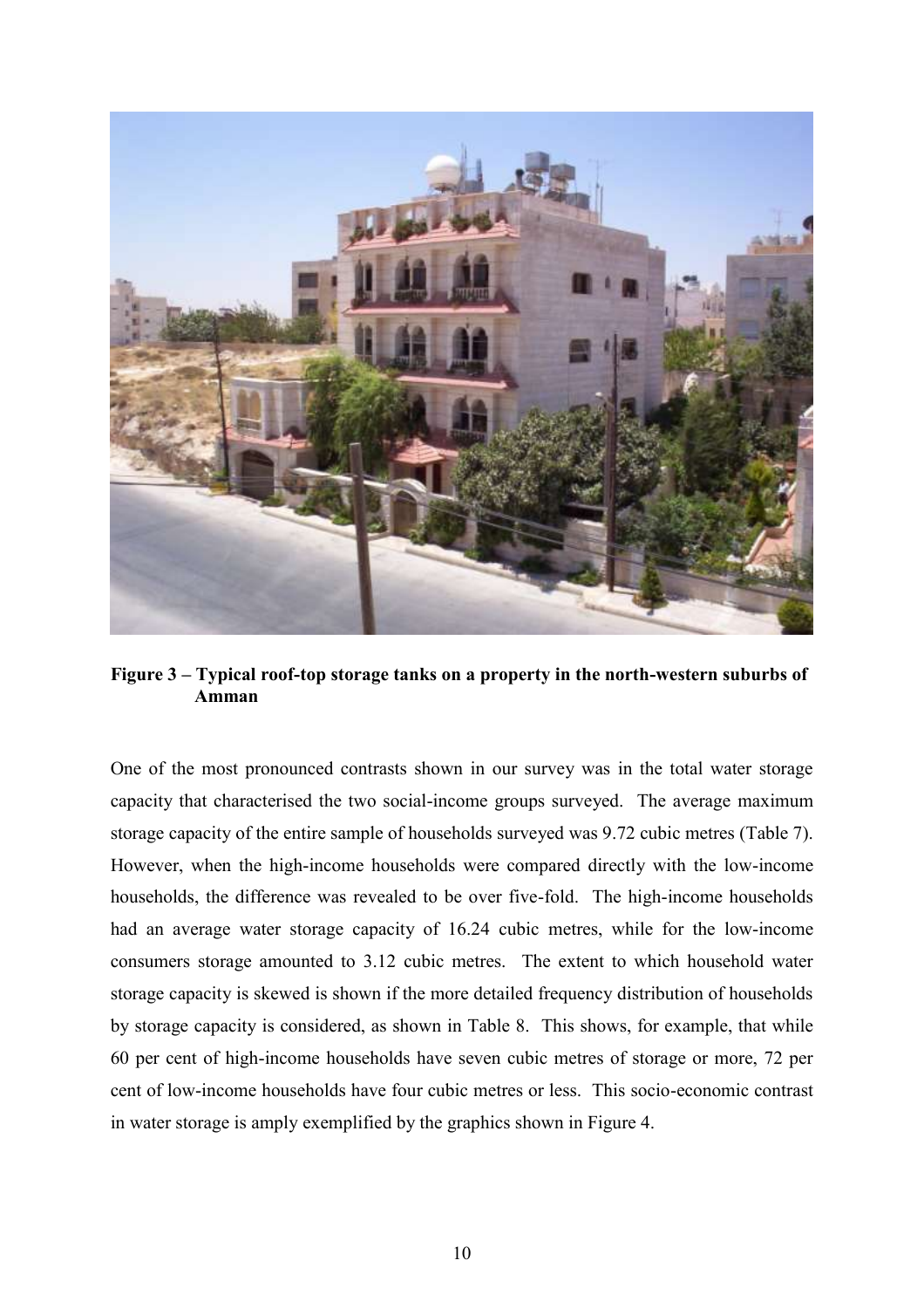| Income group  | Average storage $(m^3)$ |
|---------------|-------------------------|
| High income   | 16 24                   |
| Low income    | 3 1 2                   |
| Entire sample | 9 72                    |

**Table 7: Average household water storage capacity by income group**

| Table 8: Respondent households by water storage capacity |  |  |
|----------------------------------------------------------|--|--|
|                                                          |  |  |

|                  | Percentage of households:        |                          |                         |  |
|------------------|----------------------------------|--------------------------|-------------------------|--|
| Capacity $(m^3)$ | <b>High-income</b><br>households | Low-income<br>households | <b>Entire</b><br>sample |  |
| $\mathbf{1}$     |                                  | 20                       | 10                      |  |
| $\overline{2}$   |                                  | 40                       | 20                      |  |
| 3                | 4                                | $\overline{4}$           | 4                       |  |
| $\overline{4}$   | 36                               | 8                        | 22                      |  |
| 5                |                                  | 12                       | 6                       |  |
| 6                |                                  | 8                        | 4                       |  |
| 7                | $\overline{4}$                   | 4                        | 4                       |  |
| 8                | 12                               |                          | 6                       |  |
| 9                |                                  |                          |                         |  |
| $\geq 10$        | 44                               | 4                        | 24                      |  |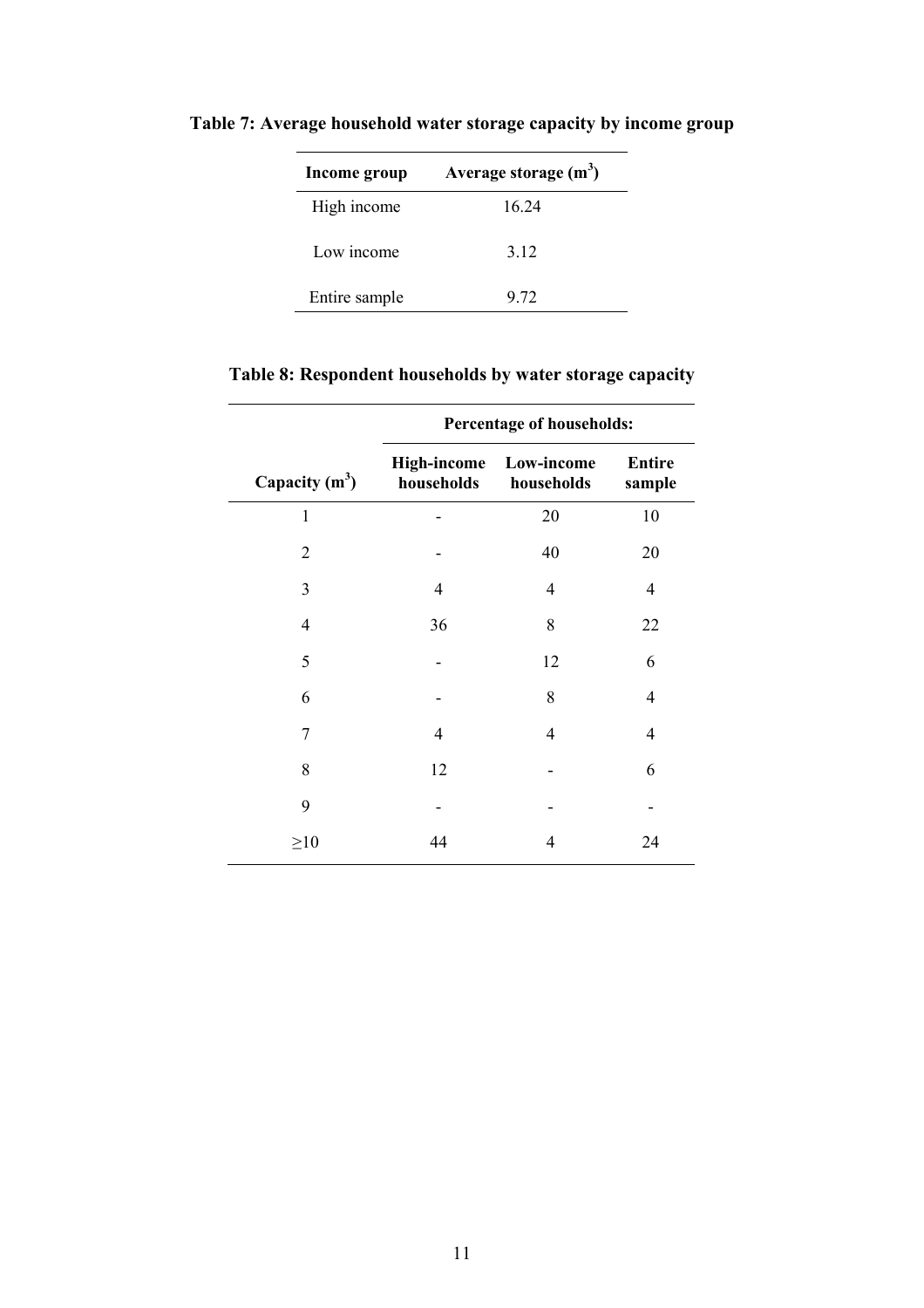# **The inequality of water storage in Amman**





**Wealthy households are able to store large volumes of water in tanks** 





**In poorer areas, water is stored in plastic barrels and jerrycans**

**Figure 4 – Income-related variations in water storage capacity among the interview respondents**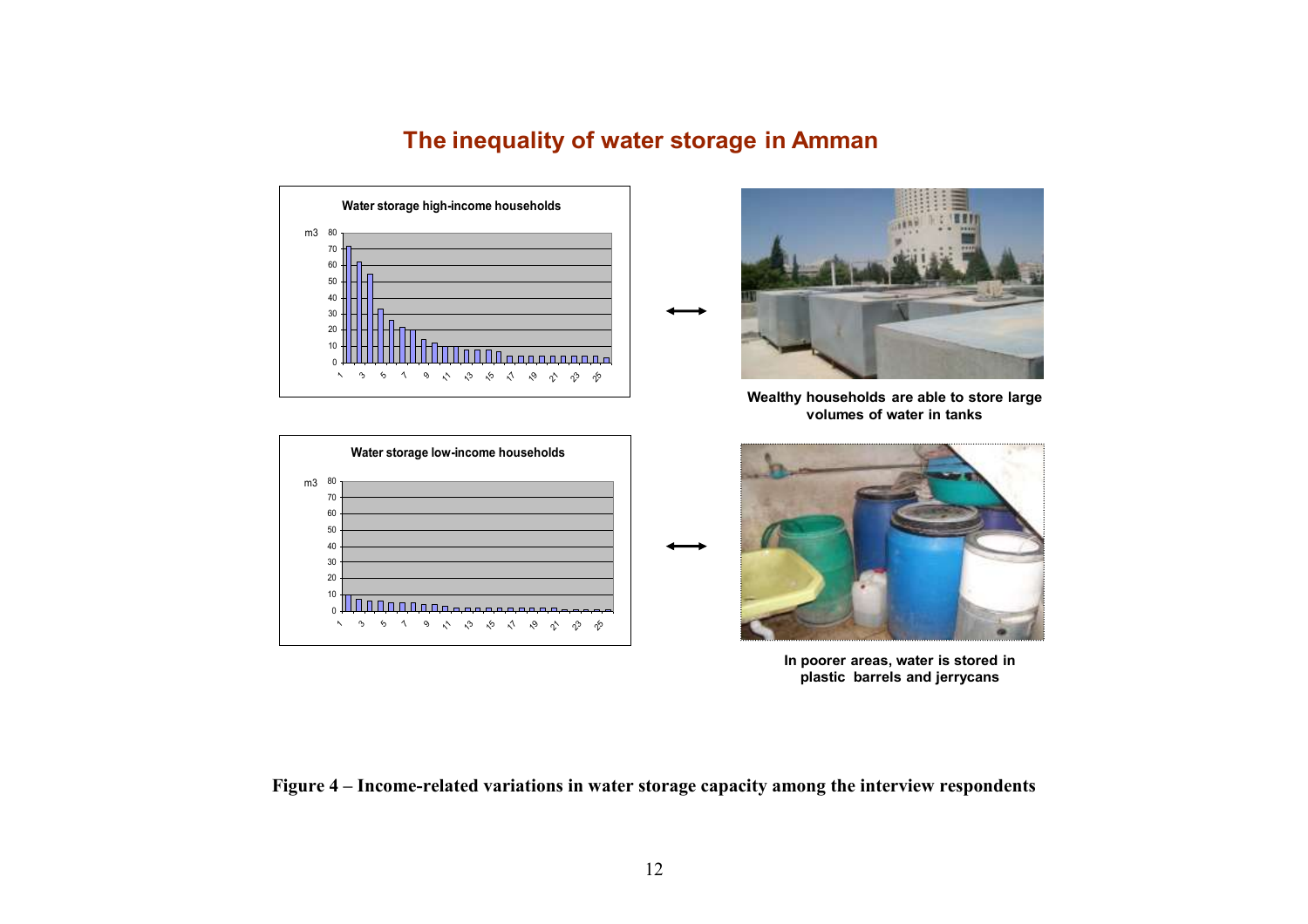#### **Water Use by Households and Household Water Management Strategies**

This research also confirmed that, although not quite so unequal and socially polarised, levels of water consumption and household expenditure on water also closely reflect socioeconomic and income variations in Amman. On average, the high-income households we interviewed consumed 70.24 cubic metres of water per quarter, while the low-income households consumed around half this total at 32.68 cubic metres (Table 9). Reflecting the payment subsidy given at relatvely low-levels of water supply, this two-fold difference in consumption was paralleled by low-income consumers paying, on average, 3.76 times less for their water per quarter. Thus, the average water bill of the high-income households was 55.80 JD per quarter, against 14.84 JD for the low-income households (Table 9). However, it is important to note that the low-income households are devoting a higher proportion of their income to the purchase of water: an 8-fold disparity in income versus under 4 times for water.

The ability of wealthier households to access water with greater ease was, of course, shown by their greater propensity to buy water directly from water tankers, standing at 24 per cent of high-income households who regularly buy water in this way, as opposed to only 4 per cent of poorer households. In purchasing water from tankers, on average, 20 JD was spent during the summer months by the wealthier households, as opposed to 17 JD by the lower income households. Differential access to water resources was also shown by the fact that 44 per cent of high-income households stated that they regularly purchased bottled water, spending on average 10.45 JD per week, against 20 per cent for low-income households at an average cost of 8.2 JD per week.

Respondent households were also asked about how they paid their water bills. Table 10 shows that the majority of consumers (52 per cent) paid their bills at the post office; but as expected, this was noticeably higher at 62 per cent in the case of the low-income households, whilst accounting for 40 per cent of high-income consumers. The question revealed that just under a third all households made their payments directly at the offices of the Water Authority of Jordan, and this proportion was identical for the two income groups. The main difference exhibited in Table 10 is the fact that over a quarter of high-income households pay their water bill via their bank accounts, a process that is not possible for the consumers from low-income households (Table 10), who do not hold bank accounts.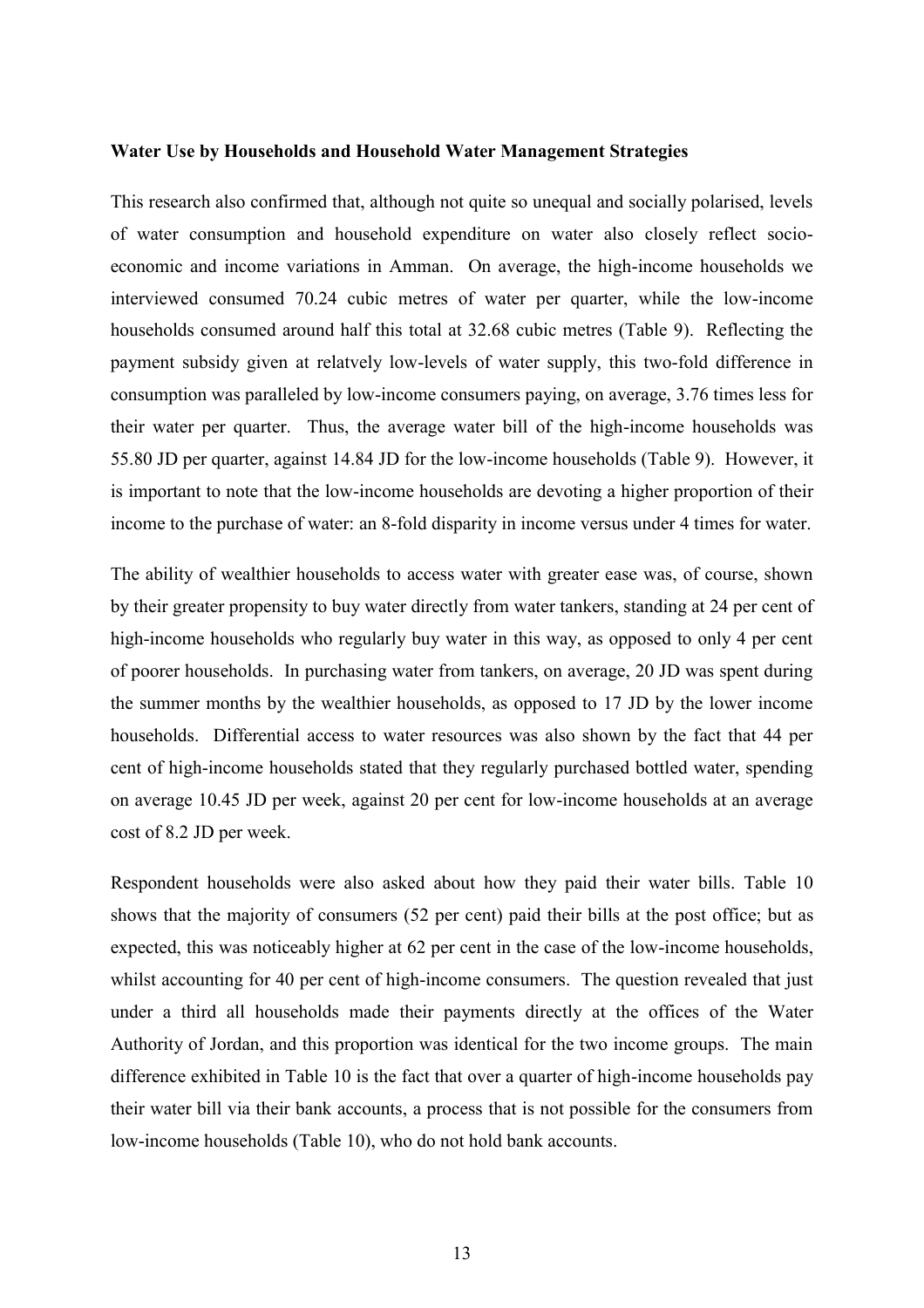| <b>Aspect of consumption</b>                                        | High-income<br>households | Low-income<br>households | Entire<br>sample |
|---------------------------------------------------------------------|---------------------------|--------------------------|------------------|
| Average consumption $m^3$ /quarter                                  | 70.24                     | 32.68                    | 51.46            |
| Average water bill per quarter (JD)                                 | 55.80                     | 14.84                    | 36               |
| Percentage of households buying<br>bottled water                    | 44.00                     | 20.00                    | 32.00            |
| Average spent on bottled water<br>(JD per week)                     | 10.45                     | 82                       | 9.75             |
| Percentage of households buying water<br>from private water tankers | 24 00                     | $\overline{4}$           | 14.00            |
| Average spent on water from tankers<br>(JD per summer period)       | 20                        | 17                       | 19.57            |

#### **Table 9: Household water consumption and cost levels**

| <b>Method</b> | High-income<br>households | Low-income<br>households | <b>Entire sample</b> |
|---------------|---------------------------|--------------------------|----------------------|
| Post Office   | 40                        | 64                       | 52                   |
| Bank          | 28                        | $\theta$                 | 14                   |
| WAJ office    | 32                        | 32                       | 32                   |
| Other         |                           |                          |                      |

#### **Table 10: Method of payment of water bill**

The rationing of water has both financial and time-costs for consumers. In order to cope with rationing, households have developed clear water management strategies. Some 74 per cent of households stated that they adopt specific strategies in order to carry out the household tasks at hand on what is commonly referred to as "the day of water", whereby they organise bathing, housework, laundry, cleaning and gardening in a specific way or at a specific time (Table 11). As might be expected, the proportion stating that they organize tasks specifically on the day water is received was higher among the low-income households, standing at 84 per cent, as opposed to 64 per cent for high-income households.

Further questioning about how water is used within the household demonstrated all too clearly that water quality is a major issue. Thus, just less than a third of households, specifically 32 per cent, stated they used networked water for drinking puposes (Table 11).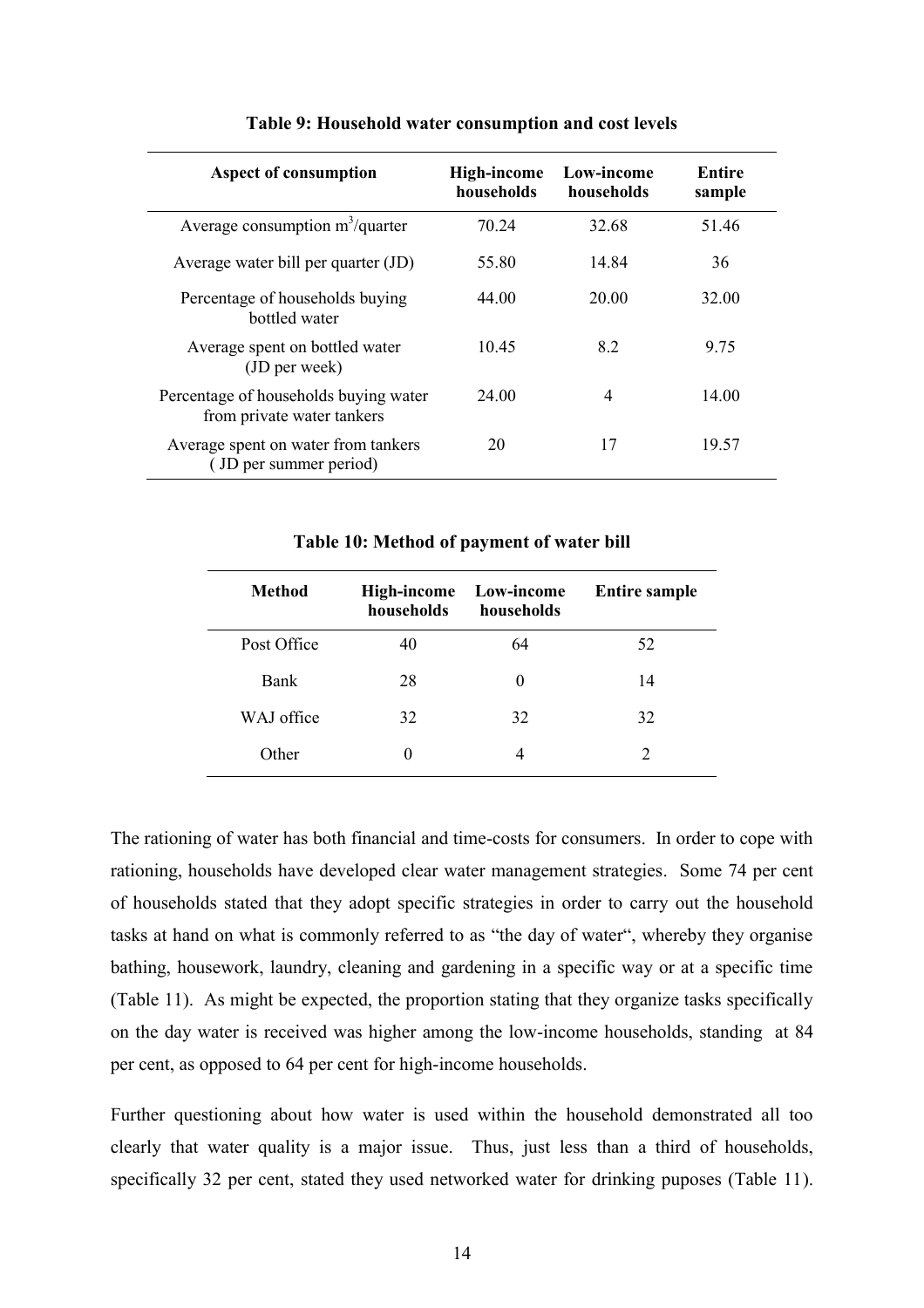The proportion using mains for drinking purposes was as low as 12 per cent for the highincome households, but extended to over half (52 per cent) in the case of the low-income households. All respondent households mentioned past incidents related to cases of water pollution and ill-health. Similarly, nearly all low-income consumers (96 per cent) reported that they use networked water for cooking purposes; this figure is lower for the entire sample at 86 per cent as a result of the fact that a lower proportion, 76 per cent, of high-income consumers report that they use mains water for such purposes. All households interviewed, regardless of income level, reported that they used network water for the purposes of doing the laundry, bathing and cleaning.

|                                                             | <b>Percentage of households:</b> |                          |                  |  |
|-------------------------------------------------------------|----------------------------------|--------------------------|------------------|--|
| Aspects of water use                                        | High-income<br>households        | Low-income<br>households | Entire<br>sample |  |
| Special organisation of tasks on the<br>day of water supply | 64                               | 84                       | 74               |  |
| Using networked water for drinking                          | 12                               | 52                       | 32               |  |
| Using networked water for cooking                           | 76                               | 96                       | 86               |  |
| Using networked water for laundry                           | 100                              | 100                      | 100              |  |
| Using networked water for bathing                           | 100                              | 100                      | 100              |  |
| Using networked water for cleaning                          | 100                              | 100                      | 100              |  |
| Using networked water for gardening                         | 40                               | 0                        | 20               |  |

**Table 11: Details of the use of networked water by households**

## **Table 12: Gendered aspects of the management of water within households**

| Aspect of water use                                       | High-income<br>households                           | Low-income<br>households                               | <b>Entire sample</b>                                       |
|-----------------------------------------------------------|-----------------------------------------------------|--------------------------------------------------------|------------------------------------------------------------|
| Managing the daily use of water                           | $68\%$ women                                        | $84\%$ women                                           | $76\%$ women                                               |
| Responsible for paying bills and<br>maintaining equipment | $88\%$ men                                          | $64\%$ men                                             | $76\%$ men                                                 |
| Children's awareness of the need to<br>conserve water     | $24\%$ women<br>$40\%$ men<br>8% both<br>28% nobody | $36\%$ women<br>$48\%$ men<br>$12\%$ both<br>4% nobody | $30\%$ women<br>$44\%$ men<br>$10\%$ both<br>$16\%$ nobody |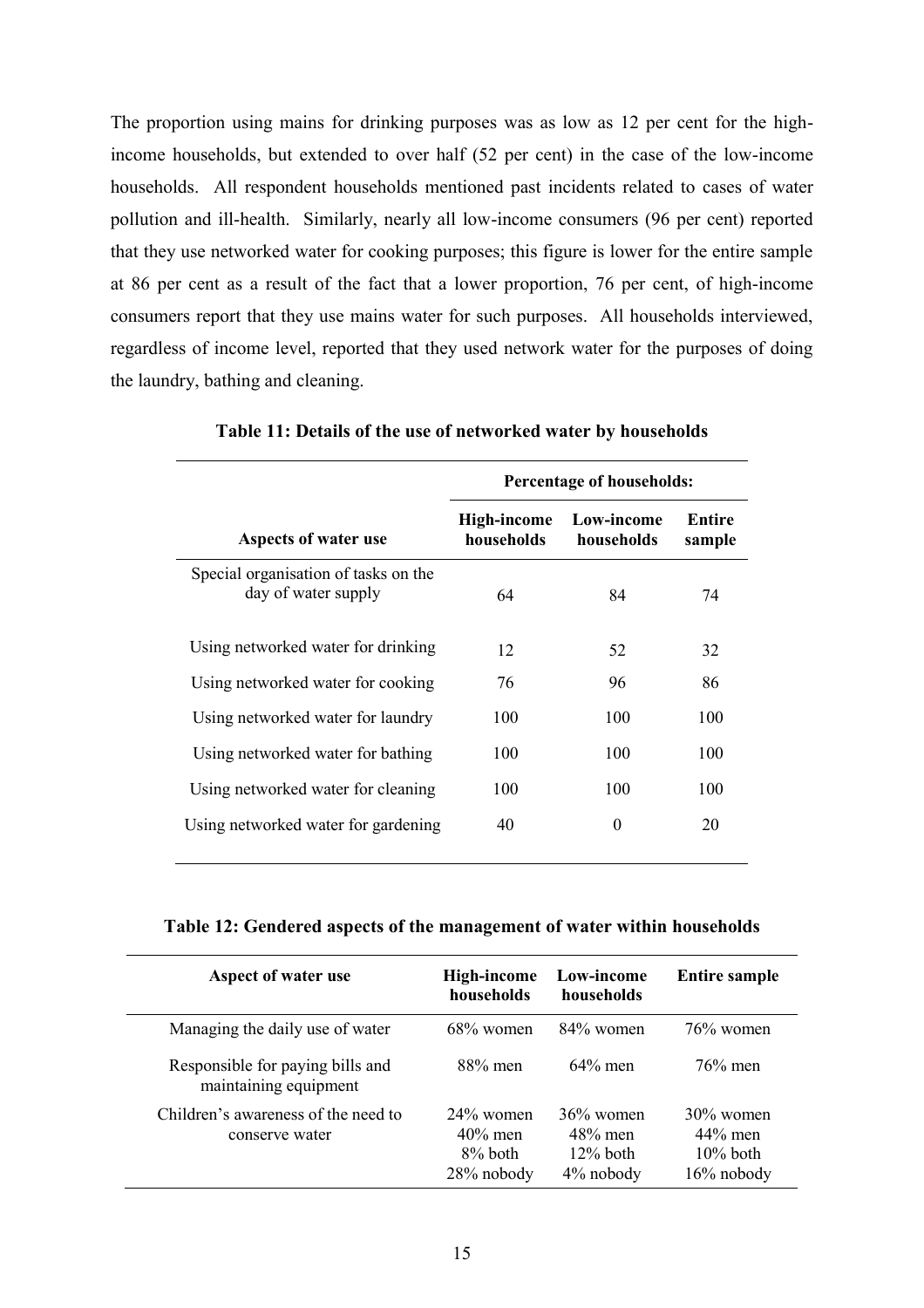When asked about the use of networked water for gardening, a clear socio-economic divide re-emerged, with 40 per cent of high-income households stating that they did so, but none of the low-income households (Table 11).

The household surveys showed that "the day of water" required the specific management of all household tasks in a limited time, including personal hygiene. In this respect, it was apparent that gender was a salient issue. When asked, revealingly, 84 per cent of low-income households reported that women take overall responsibility for the day-to-day management and control of the use of water within the home (Table 12). The involvement of women in the daily use of water was shown to be somewhat lower in the case of the high-income households, but remained as high as 68 per cent of households. On the other hand, when it came to issues such as paying water bills and the maintenance of water-related equipment, the household surveys showed that the responsibility was primarily vested with men. Once again there was some variation by income group, with men's primary involvement with maintenance and bill paying being recorded as noticeably higher in the case of the highincome families interviewed (88 per cent), than it was in the case of the low-income households (64 per cent), as shown in Table 12.

In conditions of water scarcity, the education of children – and indeed, all members of the family – in the careful use and conservation of water is vital. Prior to the household surveys it was conjectured that women might be expected to be more involved in the instruction of children as to how to use water wisely and to conserve supplies on a daily basis. However, somewhat to our surpise, it was reported that men were generally more involved than women in such instructional activities (Table 12). For the entire sample of households, of those whose primary role it was to oversee such education and monitoring within the home, 44 per cent were men, as opposed to 30 per cent females. In 10 per cent of households it was reported that the task was shared between men and women; and as Table 12 also shows, in the case of 16 per cent of households, it was reported that nobody undertook the instuction of family members in the use of domestic water (Table 12).

In fact, the proportion of men reported as being responsible for such day-to-day guidance in the domestic use of water was higher, standing at 48 per cent, for the low-income households, For the high-income households the proportion was 40 per cent. Perhaps the most striking feature of Table 12 is the fact that in well over a quarter of the high-income households in the sample (28 per cent), it was reported that nobody was concerned with ensuring that children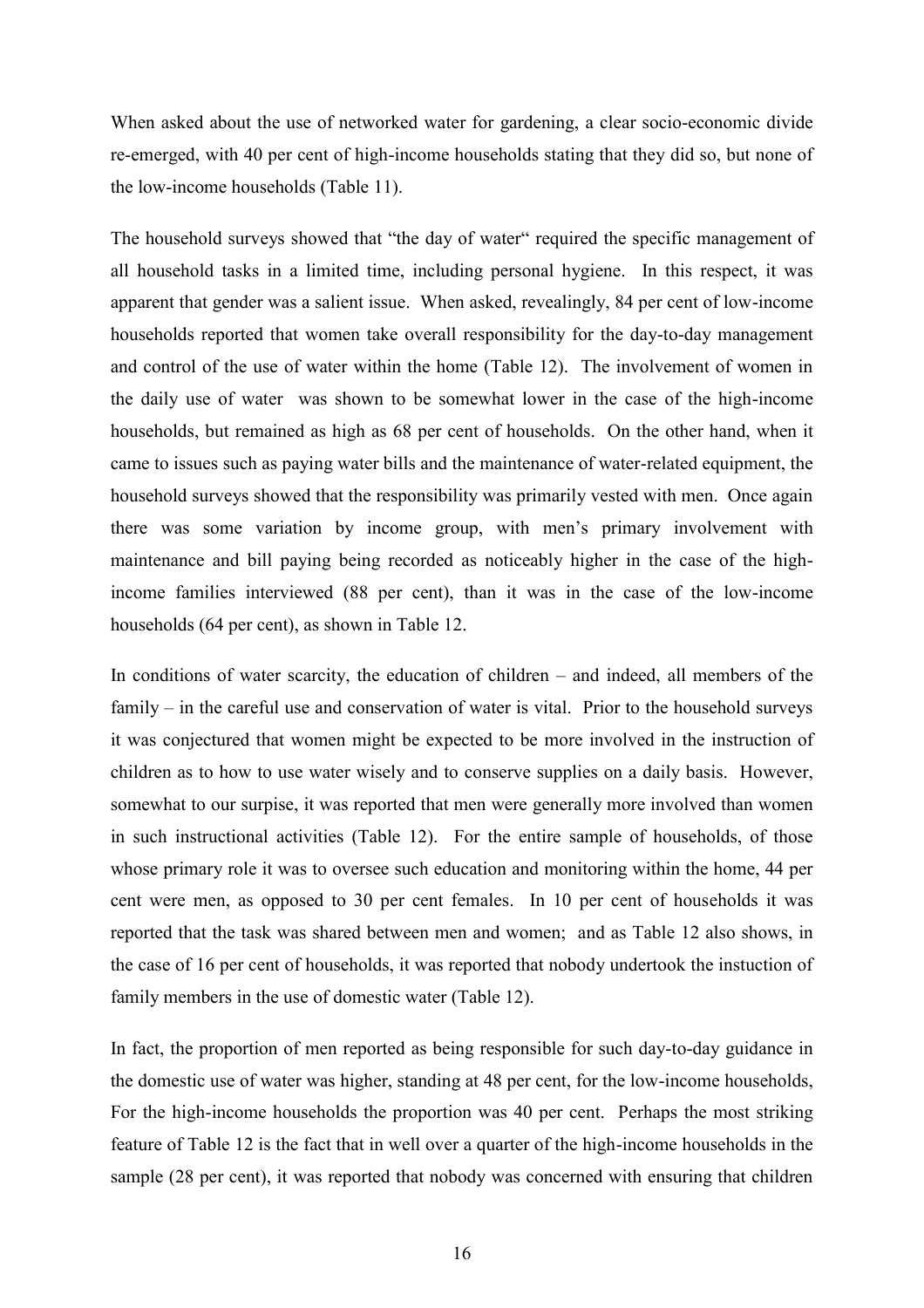are aware of the need to conserve water, presumably as a reflection of the fact that they could easily pay their bills and use water without worrying too much about the conservation of supplies (Table 12).

Finally, in respect of the day-to-day realities of water use, personal observations indicate that few urban residents within Greater Amman harvest and make use of rainwater from roof tops and other surfaces, unlike in some rural areas where rain harvesting has been practiced over the years. In order to substantiate this and to check for any variations, householders were specifically asked whether they were involved in such practices. The results, shown in Table 13, indicate that none of the high-income households reported the collection and use of rainwater. Indeed, it was only a very small proportion of the low-income households in the sample, some 8 per cent, that reported that they collected rainwater, with an equal number using this for drinking and for non-drinking purposes. Four per cent reported that they treated such water by means of boiling before use.

|                                            | Percentage of households: |                          |                  |
|--------------------------------------------|---------------------------|--------------------------|------------------|
| Use made of collected rainwater            | High-income<br>households | Low-income<br>households | Entire<br>sample |
| Collect rainwater                          | $\theta$                  | 8                        | 4                |
| Use rainwater for drinking                 | $\theta$                  | 4                        | 2                |
| Use rainwater for non-drinking<br>purposes | $\theta$                  | 4                        | $\overline{2}$   |
| Treat water before use                     | $\theta$                  | 4                        | 2                |

**Table 13: The use made of collected rainwater by households**

#### **Satisfactions and Attitudes in relation to Water Issues**

Initially in this respect, the interviews sought to investigate how aware consumers were of pricing in the water sector and the details as to exactly how their bills are derived. The findings indicate that just over a third of all households appear to be fully aware of the intricacies that are involved in the water tariff system (Table 14). Signifiantly, the results show clearly that such awareness varies markedly by socio-economic group, standing at 60 per cent for high-income households, but only 12 per cent in the case of low-income households (Table 14). The formula that relates water consumption to the overall charge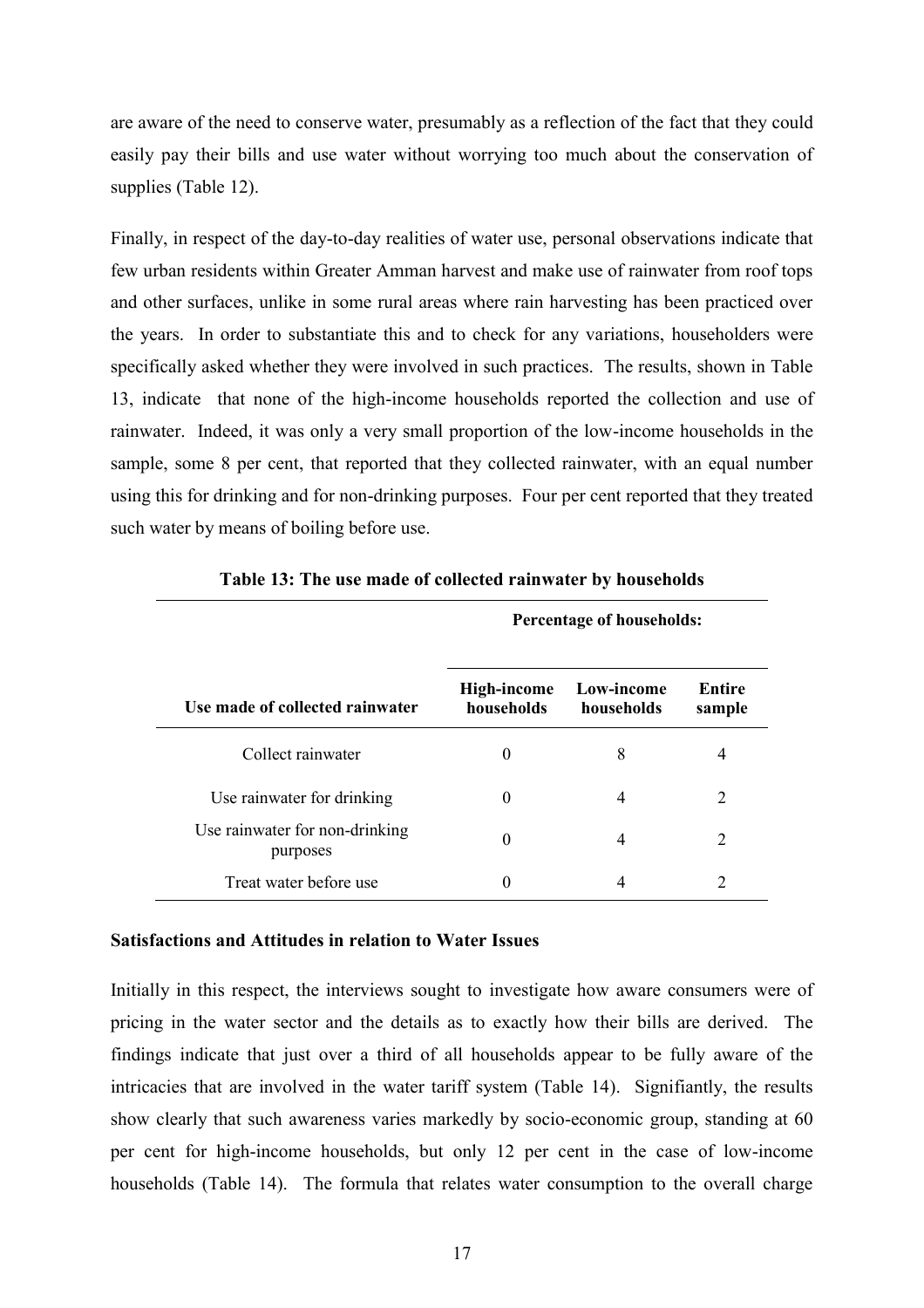made per quarter is quite complex and it seems that the majority of consumers are not fully aware of the full intricacies involved.

|                                                 |                           | Percentage of households: |                  |  |
|-------------------------------------------------|---------------------------|---------------------------|------------------|--|
| <b>Awareness</b>                                | High-income<br>households | Low-income<br>households  | Entire<br>sample |  |
| Aware of water tariff system                    | 60                        | 12                        | 36               |  |
| Aware of price increases over last<br>ten years | 96                        | 92                        | 94               |  |
| Felt that price increases were<br>acceptable    | 64                        | 24                        | 44               |  |

**Table 14: Awareness of selected water tariff issues**

When asked, however, nearly all respondent households, some 94 per cent, stated that they were aware that prices had increased over the last ten year period. Socio-economic variations crept in again when the proportion of households who stated that they felt such price increases were warranted was estimated, with 64 per cent of high-income and only 24 per cent of low-income households stating that they felt such increases were justified (Table 14). Clearly, low-income consumers are naturally more price sensitive than their high-income counterparts. Nearly all respondent households attributed such price increases to the involvement of the private sector since 1999.

In order to examine how satisfied households felt with the water sector in overall terms, households were asked to employ a five point scale, ranging from 5 representing '*total satisfaction*' to 1 denoting '*not satisfied at all*'. The frequency distribution of households by stated level of satisfaction is shown in Table 15, both for the entire sample and its low- and high-income consituent households. More low-income households (12 per cent) than highincome households stated that they were not at all satisfied, while more high-income households stated they were either moderately- or fairly-satisfied. However, as shown by Table 15, the distribution for low-income households is differentially skewed, with thirty-two households stating that they were well-satisfied, against sixteen high-income households. If these data are summarised by an overall points scoring system, as shown in Table 16, then despite these slightly variant distributions, little difference exists between the high- and lowincome household groups in respect of their overall stated levels of satisfaction with the water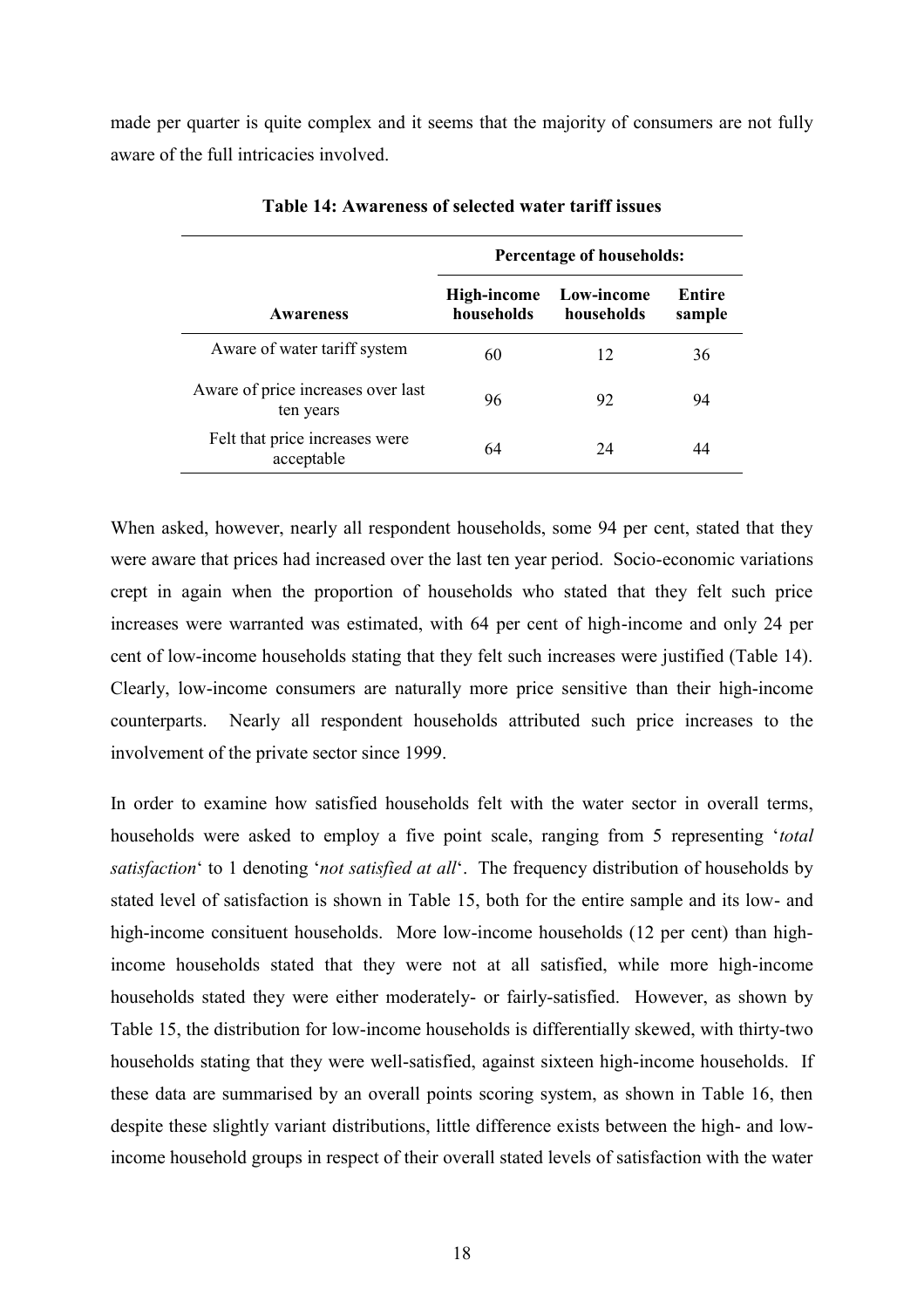supply system of Amman. Thus, for the high-income households satisfaction was recorded at 2.84, and for low-income households, it was fractionally lower at 2.80, in both cases approximating to the level of being 'fairly satisfied'.

| Level of satisfaction  | Percentage of households: |                          |                  |  |
|------------------------|---------------------------|--------------------------|------------------|--|
|                        | High-income<br>households | Low-income<br>households | Entire<br>sample |  |
| 1 Not satisfied        | 0                         | 12                       | 6                |  |
| 2 Moderately satisfied | 40                        | 28                       | 34               |  |
| 3 Fairly satisfied     | 40                        | 28                       | 34               |  |
| 4 Very satisfied       | 16                        | 32                       | 24               |  |
| 5 Highly satisfied     | 4                         | 0                        | 2                |  |

**Table 15: Variations in household satisfaction levels with the water sector as a whole**

**Table 16: Overall household satisfaction score with the water sector by income group**

| Income group  | <b>Average satisfaction score</b> |
|---------------|-----------------------------------|
| High-income   | 2.84                              |
| Low-income    | 2.80                              |
| Entire sample | 282                               |

However, when the households were asked to assess their satisfactions with different aspects of the water supply system of Greater Amman, the outcome was highly revealing, as shown by Table 17. This is quite a complex table, and so here what seem to be the most salient aspects are highlighted. Looking at all households, an overwhelming majority, 92 per cent, stated that they were satisfied with the reliability of the water supply system of the city and 80 per cent stated their general satisfaction with the standard of maintenance of the network. Notably, despite the clear constraints that rationing places on their daily lives, satisfaction regarding the reliability of supply was expressed by 96 per cent of low-income consumers, although this was marginally lower at 88 per cent of the high-income householders. Similarly, some 52 per cent of all households stated they were satisfied with general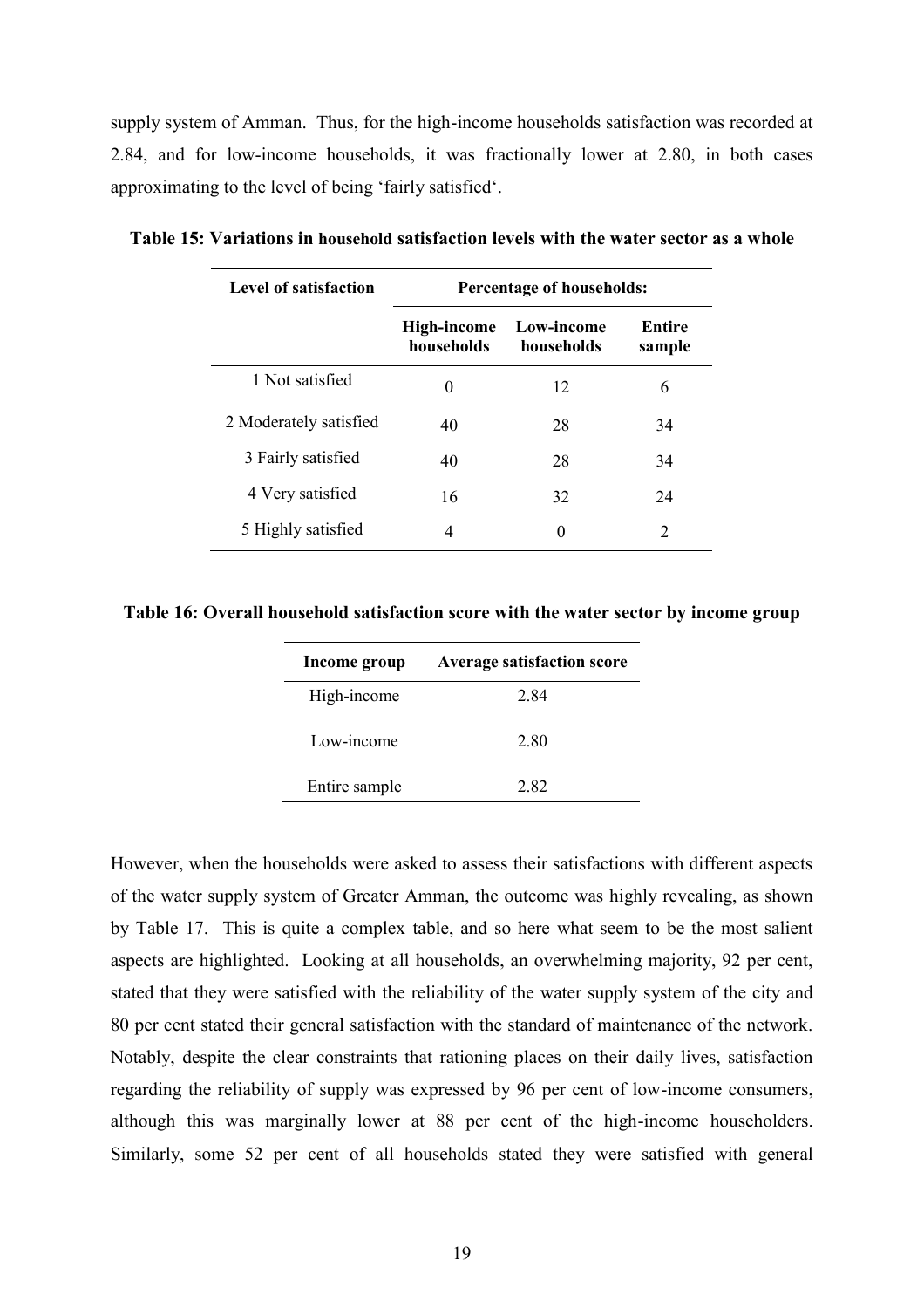management standards in the water sector and this was identical for both income groups (Table 17).

The overall level of stated satisfaction was, however, shown to be somewhat lower in respect to the price paid for water, standing at 40 per cent for the entire sample of households (Table 17). As expected, more high-income households than low-income households stated that they were generally satisfied with the price of water, standing at 52 per cent as opposed to 28 per cent of surveyed households respectively.

|                            | <b>Percentage of households:</b> |                                  |                  |                  |                         |                  |                  |                         |                  |
|----------------------------|----------------------------------|----------------------------------|------------------|------------------|-------------------------|------------------|------------------|-------------------------|------------------|
|                            |                                  | <b>High-income</b><br>Low-income |                  |                  | <b>Entire sample</b>    |                  |                  |                         |                  |
| Aspect of water<br>supply  | <b>Satisfied</b>                 | <b>Not</b><br>satisfied          | Don't<br>know    | <b>Satisfied</b> | <b>Not</b><br>satisfied | Don't<br>know    | <b>Satisfied</b> | <b>Not</b><br>satisfied | Don't<br>know    |
| Price                      | 52                               | 48                               | $\boldsymbol{0}$ | 28               | 72                      | $\boldsymbol{0}$ | 40               | 60                      | $\boldsymbol{0}$ |
| Water quality              | 16                               | 84                               | $\boldsymbol{0}$ | 20               | 80                      | $\boldsymbol{0}$ | 18               | 82                      | $\boldsymbol{0}$ |
| Reliability of<br>supply   | 88                               | 12                               | $\boldsymbol{0}$ | 96               | $\boldsymbol{0}$        | 4                | 92               | 6                       | $\overline{2}$   |
| Standard of<br>management  | 52                               | 40                               | 8                | 52               | 28                      | 20               | 52               | 34                      | 14               |
| Standard of<br>maintenance | 84                               | 12                               | $\overline{4}$   | 76               | 8                       | 16               | 80               | 10                      | 10               |

**Table 17: Satisfaction with different aspects of the water supply system**

The satisfaction data clearly demonstrate that by far and away the chief concern expressed by consumers relates to the *quality of the water*, with 82 per cent of all households stating that they were not satisfied with the existing quality of water supplied. It is noticeable that when disaggregated by socio-economic group, as shown in Table 17, levels of dissatisfaction do not vary much by socio-economic group, standing at 84 per cent in respect of the high-income households and 80 per cent of low-income households (Table 17). In short, in respect of the two issues with which the respondent households show general levels of dissatisfaction, while price is more salient to the relatively poor, water quality clearly represents the chief issue for all households irrespective of their income level. This general concern expressed about the quality of water seems to reflect the appearance and taste of the network supplied water, as well as fears about the impacts of water on health and general well-being.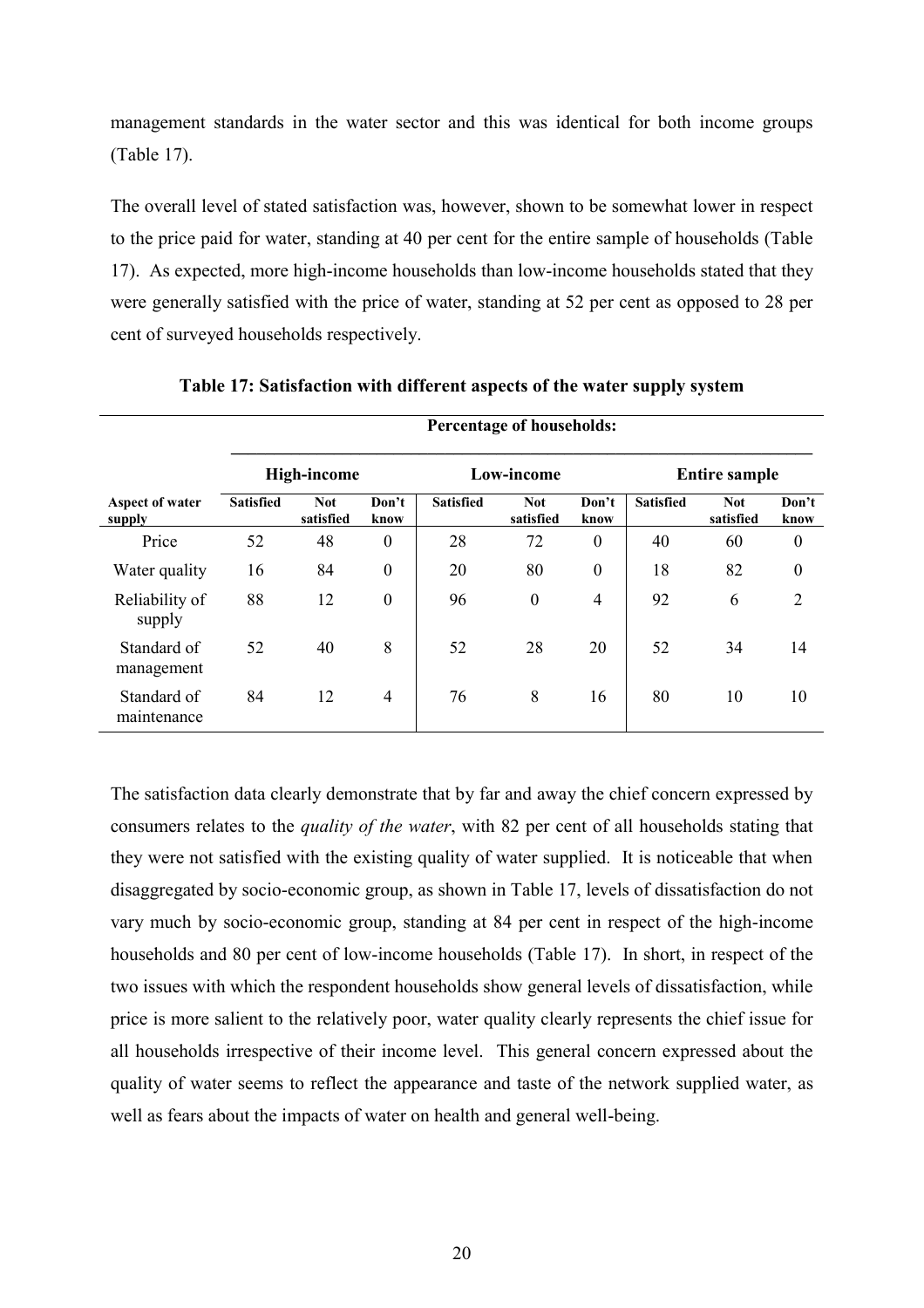A further question then asked the respondent households whether they felt that the water supply system of Greater Amman had improved or not in the period since 1999 when water was privatised under the control of LEMA, and the results are summarised in Table 18. Just over half the total sample of respondent households stated that they felt that the water system had improved (52 per cent). Interestingly the proportion expressing this positive evaluation was higher among the low-income households, standing at 60 per cent, as opposed to the high-income households, for which a figure of 44 per cent was recorded.

|                                                 | <b>Percentage of households:</b> |                          |                  |  |
|-------------------------------------------------|----------------------------------|--------------------------|------------------|--|
|                                                 | High-income<br>households        | Low-income<br>households | Entire<br>sample |  |
| Perceived that water<br>system has improved     | 44                               | 60                       | 52               |  |
| Perceived that water<br>system has not improved | 56                               | 40                       | 48               |  |

**Table 18: Perceived improvement in the water supply system since privatisation in 1999**

Finally, an overall impression was derived as to just how important water supply issues are to households as part of their day-to-day lives, in relation to the other issues they face in their lives, and the results are listed in Table 19. Just over half of all households surveyed, some 54 per cent, reported that they regarded water as an issue of the utmost importance. This statistic also tends to suggest that while water supply issues are of considerable salience for the majority of consumers, many households have found ways and means to deal with the situation. Further, as might be anticipated, the data show that a slightly higher proportion of relatively low-income households (56 per cent) regard water supply issues as being of the utmost importance, with the corresponding figure being 52 per cent in the case of the highincome households surveyed.

| Table 19: Priority accorded to water supply issues by households |  |  |
|------------------------------------------------------------------|--|--|
|                                                                  |  |  |

|                                                    | <b>Percentage of households:</b> |                          |                         |  |
|----------------------------------------------------|----------------------------------|--------------------------|-------------------------|--|
|                                                    | High-income<br>households        | Low-income<br>households | <b>Entire</b><br>sample |  |
| Water seen as an issue of the<br>utmost importance | 52                               | 56                       | 54                      |  |
| Water seen as an issue of<br>secondary importance  | 48                               | 44                       | 46                      |  |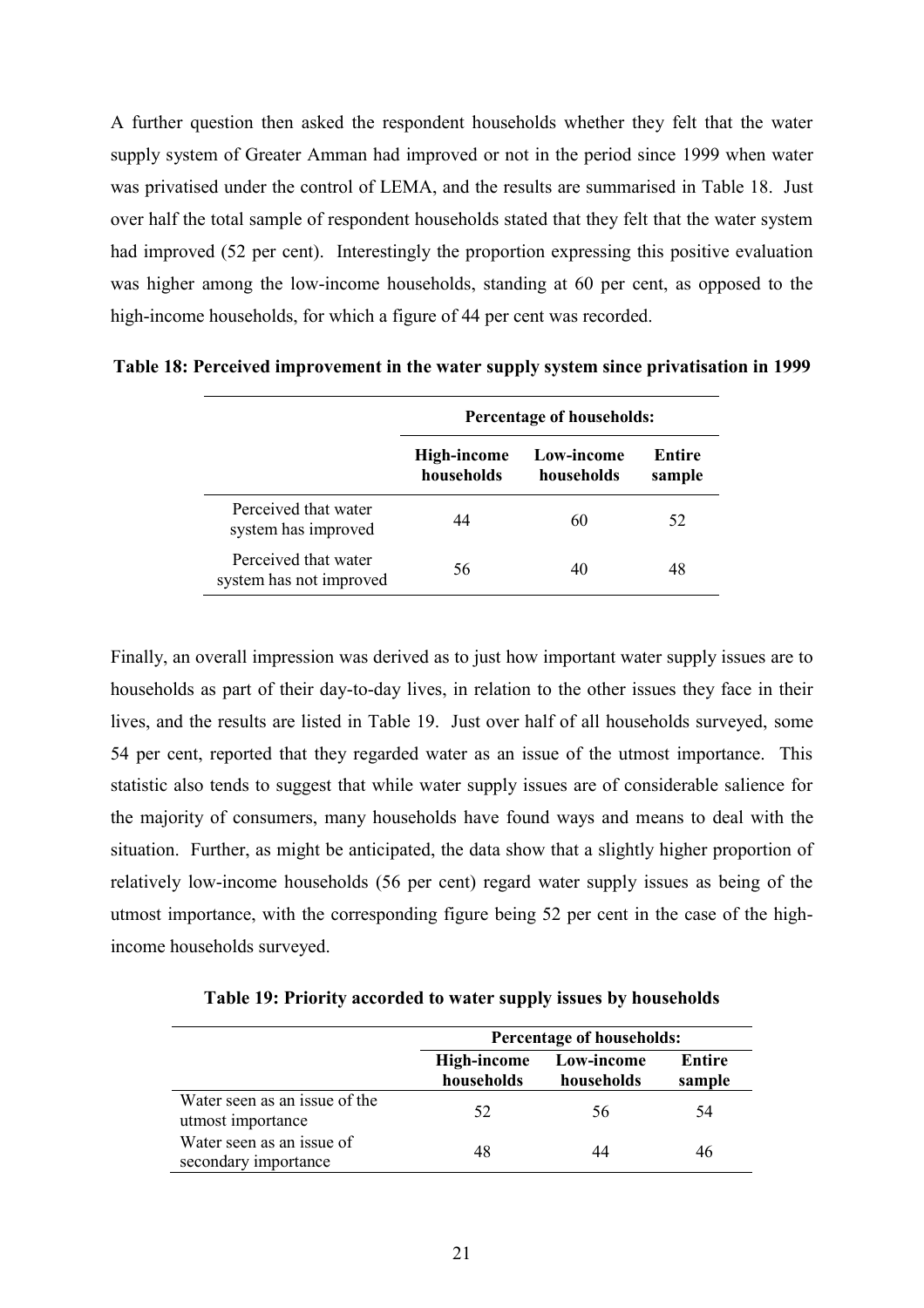## **Conclusions**

The household survey data derived among the two income-groups within Greater Amman clearly serve to show that although there are considerable socio-economic differences in the storage and day-to-day use of water, household systems for the management of water, and the satisfactions and attitudes of urban consumers in Greater Amman have, in overall terms, developed well-articulated strategies to guide their use of water in order to try to minimize the challenges of scarcity they face and the tasks that this imposes. Their responses to the quantitative household survey show that they are generally contented with the reliability of supply, the standard of maintenance and standards of overall management that characterise the urban water supply system of the city.

Quite simply, by means of carefully developed household water management strategies, they have accommodated to rationing and it is not the major problem they currently perceive as affecting their lives. This is not to say that such realities do not impact daily on their lives, far from it. This research shows that poorer households in particular are constrained to carry out their daily activities in highly prescribed ways due to the rationing of water, and that this burden falls disproportionately on the female members of households.

For obvious reasons, more low-income householders than high-income households are concerned about the overall quarterly cost that is involved in securing the water they use. But this survey shows clearly that it is the quality of water that is the major issue that concerns the vast majority of consumers, regardless of their income levels, socio-economic status or the area of the city in which they live. Consumers generally avoid drinking mains water and report low levels of satisfaction in respect of water quality in general. This is a major challenge facing the water supply system of Greater Amman in the coming years, some might argue far more so than the establishment of continuous water supplies within the city in the near future.

*Acknowledgements -* The *Water, Life and Civilisation* project at the University of Reading is funded by the generosity of The Leverhulme Trust, 2005-2009. The invaluable assistance given by those households in Greater Amman who spared the time to take part in the interviews is gratefully acknowledged by the authors.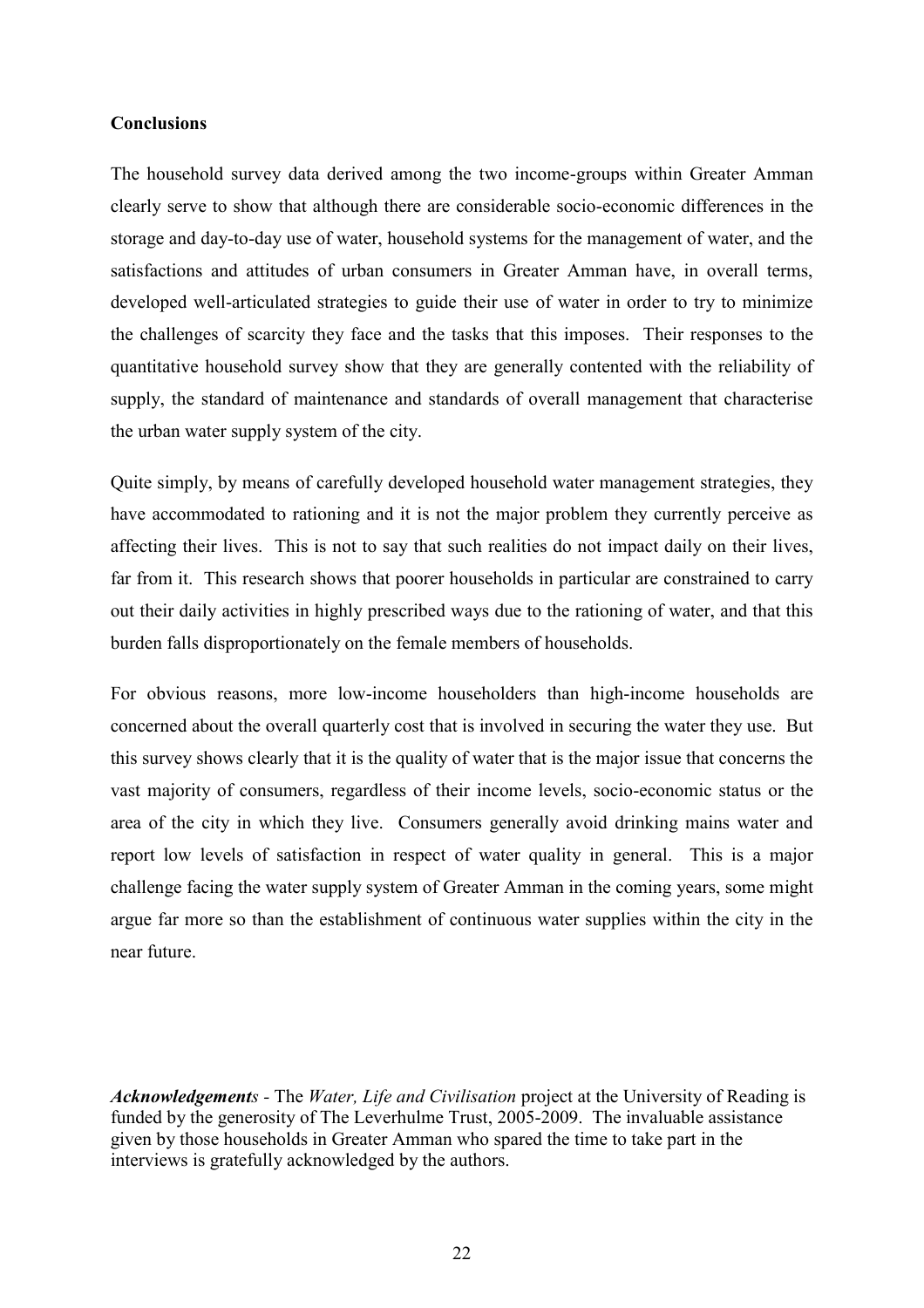# **References**

Allain-El Mansouri, B. (1996): *L'eau et la Ville, le cas de la Wilaya de Rabat–Salé (Maroc),* Thèse de doctorat, Université de Poitiers

Chikher, F. (1995): *L'eau à Alger: Ressources, Distribution, Consommation,* Thèse de doctorat, Université de Toulouse le Mirail, U.F.R de Géographie-Aménagement

Darmame, K. (2004): *Gestion de la rareté : le service d'eau potable à Amman entre la Gestion Publique et Privée.* 68 p, available at: http://www.iwmi.cgiar.org/Assessment/FILES/word/ProjectDocuments/Jordan/RapportDarm ame (1).pdf

Darmame, K. (2006): *Enjeux de la Gestion du Service d'eau Potable à Amman (Jordanie) à l'épreuve du partenariat public-privé*, Thèse de Doctorat, Université de Paris X Nanterre.

Darmame, K and Potter, R B (2008): 'Social variations in the contemporary household use of water in Greater Amman: a preliminary research note, *Bulletin of the Council for British Research in the Levant*, 3, 57-60

Hashemite Kingdom of Jordan (2007): *Household Expenditure and Income Survey 2006: Main Findings* (Preliminary)", Amman, Jordan; Government of Jordan, Department of Statistics also available at [http://www.dos.gov.jo/dos\\_home\\_a/report.pdf](http://www.dos.gov.jo/dos_home_a/report.pdf)

Graham, S. and Marvin, S. (2001): *Splintering Urbanism: Networked Infrastructures, Technological Motilities and the Urban Condition,* London and New York : Routledge

GTZ (2004): *National Water Master Plan for Jordan*, GTZ and Ministry for Water and Irrigation: Amman, Jordan

Iskandarani, M, (1999): *Analysis of Demand, Access and Usage of Water by Poor Households in Jordan,* Bonn: Centre for Development Research, Bonn University, 25 p.

Jaglin, S. (2001): 'L'eau potable dans les villes en développement : les modèles marchands face à la pauvreté', *Revue Tiers Monde*, 166, avril-juin, 275-303.

Ministry of Water and Irrigation (1997): *Water Strategy for Jordan*, Amman, Jordan: Ministry of Water and Irrigation

Mitlin, D (2008): 'GATS and water services : the implications for low-income households in the South', *Progress in Development Studies*, 8, 31-44

Potter, R B., Barham, N and Darmame, K (2007): 'The polarised social and residential structure of the city of Amman : a contemporary view using GIS', *Bulletin of the Council for British Research in the Levant*, 2, 48-52